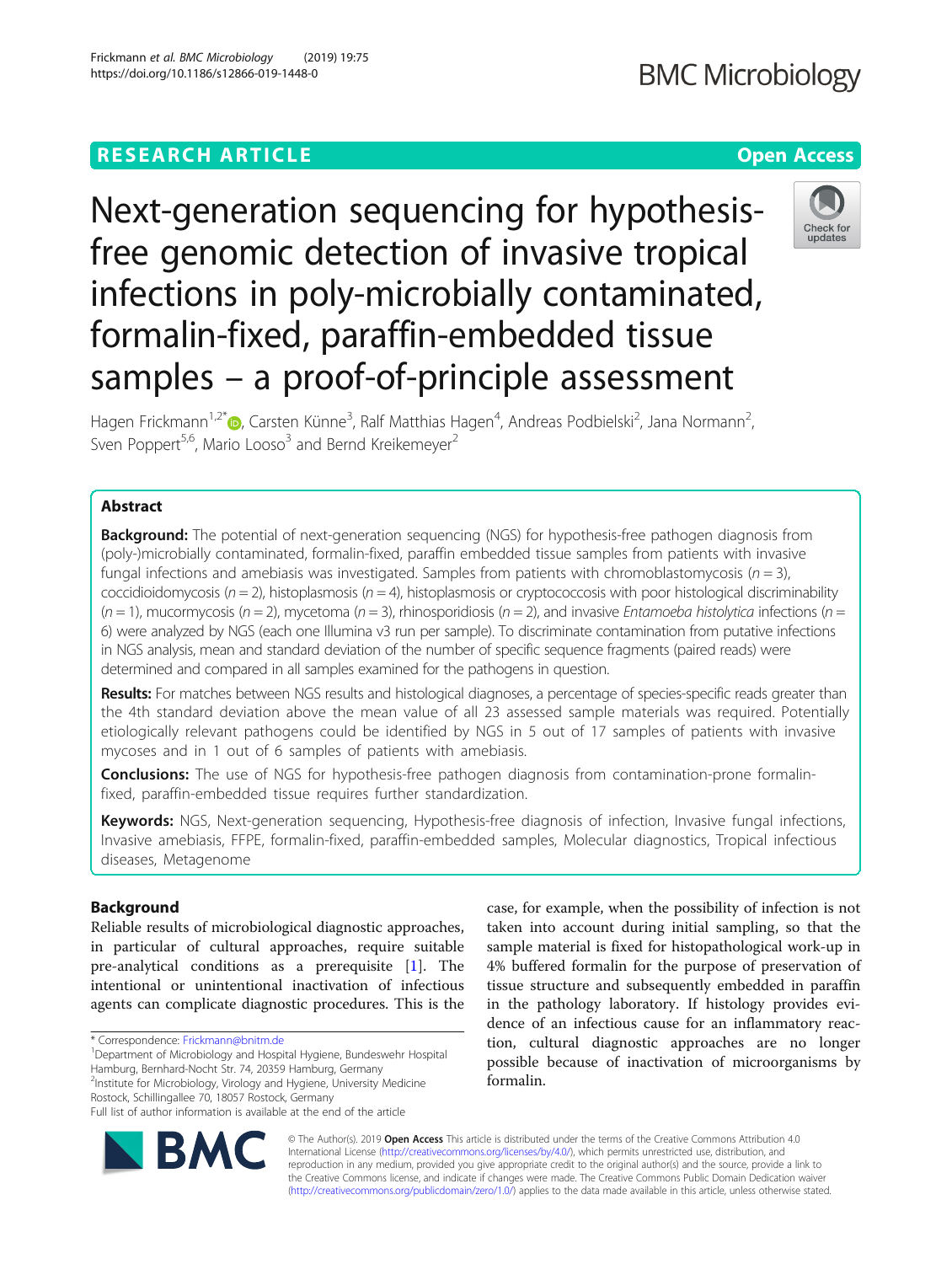The sensitivity of molecular diagnostic methods, for example, of polymerase chain reaction (PCR), is significantly reduced by formalin due to nucleic acid and protein cross-linking, deamination of cytosine to uracil, strand breaks, and the difficulty of extracting DNA from paraffin-embedded tissues  $[2-7]$  $[2-7]$  $[2-7]$  $[2-7]$ . If the microscopic detection of pathogens proves inconclusive, the molecular detection of pathogens from formalin-fixed sample material is nevertheless the most promising approach if fresh sample material cannot be obtained or can only be obtained with a significant health risk for the patient [[7\]](#page-16-0).

The sensitivity of molecular pathogen detection from formalin-fixed, paraffin-embedded (FFPE) tissue is influenced by factors such as sample age and pathogen density [\[7](#page-16-0)]. Best results can be expected for PCRs that amplify very short fragments, since the formalin-induced strand breaks, cross-linking of DNA strands, and protein–DNA cross-links prevent the amplification of larger fragments. Such cross-linking events are—stochastically—expected about every 1000 base pairs and reduce the reliability of PCRs with longer amplicons. This is especially true if samples inherently include only small quantities of pathogen DNA [[7\]](#page-16-0).

A limitation of targeted PCR diagnostics is the fact that primer-based nucleic acid amplification detects nucleic acids of defined pathogens or groups of pathogens only. If symptoms of the patient are nonspecific and can be induced by a variety of potential pathogens, rational selection of applicable PCR panels that are both comprehensive and economical can represent a differential diagnostic challenge [\[8](#page-16-0)].

Pan-bacterial or pan-fungal ribosomal RNA gene PCRs with subsequent Sanger sequencing [\[9\]](#page-16-0) for the sequence-based identification of bacteria and fungi in the sample material  $[10]$  $[10]$  are potential alternatives to genusor species-specific PCR. These procedures are poorly standardized and therefore—especially in case of a negative result—doubtful in their diagnostic reliability [\[10\]](#page-16-0), although they can provide valuable information in case of a positive result. There is complementary diagnostic value of this method mainly for sterile sample materials obtained from primary sterile compartments; for example, bioptic mater-ial of endocarditis patients [\[11\]](#page-16-0). In mixed cultures or samples with poly-microbial contamination, mixed sequences occur in Sanger sequencing that do not allow reliable pathogen identification [\[12](#page-16-0)]. However, such microbial contamination has to be regularly expected in formalin-fixed, paraffin-embedded sample material due to nonsterile storage of the paraffin blocks or contamination in the paraffin wax itself [\[13\]](#page-16-0). Consequently, the diagnostic value of such procedures is limited for FFPE materials.

The diagnostic application of NGS (next-generation sequencing) from primary material is a potential alternative. Hypothesis-free NGS has been used to successfully attribute etiologically unclear infection events to specific pathogens [\[14](#page-16-0)]. However, NGS is also suitable for the assessment of primary nonsterile sample materials. The assignment of etiological relevance with respect to the existing clinical symptoms can be based upon the relative frequency of pathogen-specific nucleic acid sequences [[15\]](#page-16-0) or on the pathogenicity of molecularly proven microorganisms. An example is the diagnosis of ornithosis by NGS-based demonstration of C. psittaci DNA in respiratory secretions of patients with severe re-spiratory infection of unknown origin [\[16\]](#page-17-0).

The application of NGS with FFPE sample materials in general [\[17\]](#page-17-0) and the purpose of pathogen detection and typing from such materials in particular  $[18]$  $[18]$  are the subjects of ongoing evaluation studies. The present study deals with NGS-based detection of invasive, mostly tropical, mycoses and invasive amebiasis from histological specimens. Matching between NGS and specific PCR for E. histolytica or panfungal PCR with subsequent Sanger sequencing as well as potential additional information on relevant etiologic pathogens provided by NGS are assessed.

The hypothesis of the study is that NGS may be more suitable for the hypothesis-free genomic detection of rare invasive infections in potentially poly-microbially contaminated, formalin-fixed, paraffin-embedded tissue samples than PCR with subsequent Sanger sequencing. The advantage of NGS is its suitability for parallel sequencing of virtually all DNA sequences within a biological sample, depending only on the depth of sequencing. If, in contrast, PCR primers with specificity for multiple pathogens, such as pan-fungal primers, lead to amplification of sequences of different pathogens within the same sample, overlays of different sequences can lead to non-interpretable results in Sanger sequencing.

# Results

## Results of the NGS analyses

The number of evaluable sequence fragments (reads) per sample averaged 9,799,803 ± 6,662,643 (standard deviation) (lowest number 2,717,953 reads; highest number 29,225,435 reads) in the NGS examination. Among these reads, an average of  $26\% \pm 19\%$  (lowest percentage 1%; highest percentage 59%) could not be identified by the Kraken software.

No significant Spearman rank correlation between sample age and number of detected reads could be identified with Spearman  $r = 0.2962$  (corrected for ties), a 95% confidence interval of − 0.1449 to 0.6391, and a non-significant two-tailed  $P = 0.1699$  (calculated using the software GraphPad InStat, version 3.06, 32 bit for Windows, GraphPad Software Inc., San Diego, CA, USA).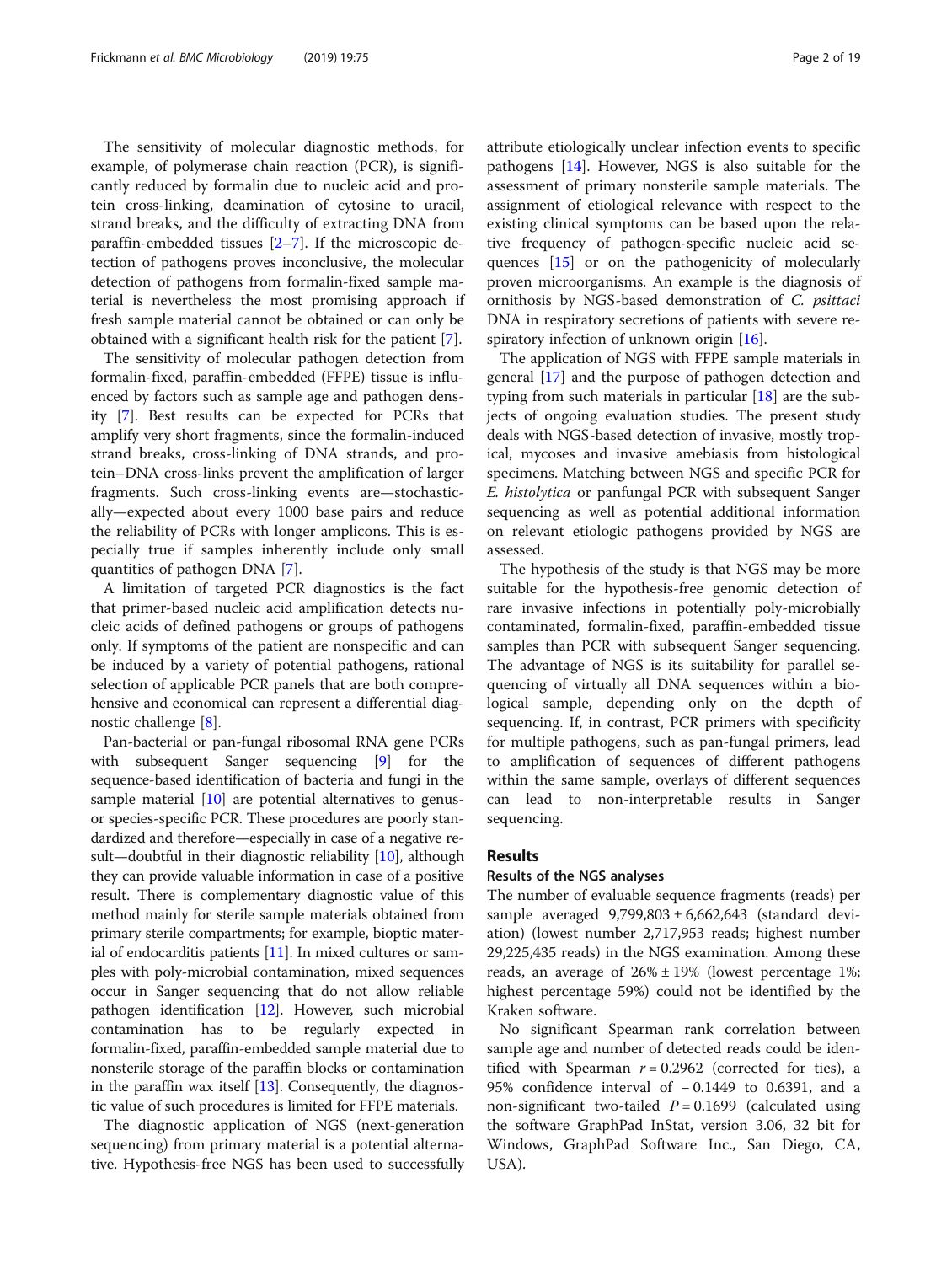The proportion of sequences of eukaryotic organisms in the sample averaged  $39.7\% \pm 36.7\%$ . The largest share consisted of human reads at 37.6% ± 37.2%. The proportion of fungal sequences was a mere  $0.12\% \pm 0.16\%$ . Bacterial sequences constituted an average of 23.9% ± 22.0%, viral sequences an average of  $10.5% \pm 7.2%$ . The identified sequences covered a wide spectrum of different species without clear relation to the histologically defined invasive infections. Among the bacterial sequences, Pseudomonas spp.-specific reads constituted  $0.6\% \pm 0.6\%$ of all reads, and Staphylococcus spp.-specific reads  $0.01\% \pm 0.02\%$  of all reads. Although some of the patients with invasive fungal infections had suffered from AIDS (personal communication with the Department of Pathology of the Bernhard Nocht Institute for Tropical Medicine Hamburg, which initially provided the samples), proviral DNA of HIV was undetectable in any of the samples.

The distribution of detectable reads is visualized in Table 1.

Focusing on the proven fungal sequences in the samples of the patients with invasive fungal infections,

Table 1 Detectable reads per sample and distribution by kingdom

etiologically relevant pathogens, i.e. Histoplasma capsulatum, Madurella mycetomatis, and Fusarium pseudograminearum, matching the histological diagnosis were detected in 3 out of 17 samples among the three most frequently detected fungal species. Among these, there were two cases of histoplasmosis and mycetoma that were also confirmed by pan-fungal PCR [[13](#page-16-0)] (see below). Specifically, Histoplasma capsulatum sequences constituted the most frequent fungal reads in the histoplasmosis sample. In detail, the corresponding reads were 0.02% of total reads in the sample and 34% of fungal reads. Madurella mycetomatis–specific sequences amounted to 0.001% of total reads in the respective sample and 4% of fungal reads, corresponding to position 3 of the most frequently detected fungal sequences in the mycetoma sample. In another mycetoma sample, a Fusarium species, here Fusarium pseudograminearum, was on position 2 of the most frequently detected fungi with 0.02% of total reads in the sample and 16% of fungal reads. In all other samples studied, spores of fungi from the environment were on positions 1 to 3 of the most frequently detectable fungal reads. The frequently detected

| Sample         | Histological diagnosis              | Total read<br>pairs | Assigned read<br>pairs | Unassigned read<br>pairs | Eukaryotes<br>excluding fungi | Fungi  | Bacteria   | Viruses   | Archaea        |
|----------------|-------------------------------------|---------------------|------------------------|--------------------------|-------------------------------|--------|------------|-----------|----------------|
| $\mathbf{1}$   | Chromoblastomycosis                 | 3,937,419           | 1,147,985              | 2,789,434                | 21,600                        | 2046   | 478,980    | 645,351   | 8              |
| $\overline{2}$ | Mucormycosis                        | 9,624,603           | 3,993,184              | 5,631,419                | 1,826,409                     | 4829   | 1,103,678  | 1,058,228 | 40             |
| 3              | Histoplasmosis                      | 10,377,343          | 9,642,335              | 735,008                  | 8,649,198                     | 1015   | 138,392    | 853,722   | 8              |
| $\overline{4}$ | Mucormycosis                        | 2,717,953           | 1,219,660              | 1,498,293                | 237,965                       | 850    | 261,919    | 718,923   | 3              |
| 5              | Histoplasmosis or<br>cryptococcosis | 6,697,156           | 2,829,244              | 3,867,912                | 841,420                       | 3087   | 1,484,221  | 500,489   | 27             |
| 6              | Chromoblastomycosis                 | 6,986,916           | 5,321,271              | 1,665,645                | 416,898                       | 995    | 3,399,811  | 1,503,362 | 205            |
| $\overline{7}$ | Rhinosporidiosis                    | 4,437,770           | 1,742,087              | 2,695,683                | 215,943                       | 3209   | 826,178    | 696,741   | 16             |
| 8              | Mycetoma                            | 2,729,331           | 1,935,487              | 793,844                  | 1,153,381                     | 1661   | 125,046    | 655,398   | $\mathbf{1}$   |
| 9              | Rhinosporidiosis                    | 6,383,726           | 1,568,557              | 4,815,169                | 28,812                        | 3579   | 906,363    | 629,763   | 40             |
| 10             | Mycetoma                            | 5,596,933           | 2,098,943              | 3,497,990                | 901,105                       | 3678   | 627,175    | 566,972   | 13             |
| 11             | Histoplasmosis                      | 7,109,960           | 5,690,358              | 1,419,602                | 1,145,879                     | 16,632 | 3,252,319  | 1,275,523 | 5              |
| 12             | Histoplasmosis                      | 3,083,524           | 1,148,615              | 1,934,909                | 205,871                       | 6699   | 408,619    | 527,415   | 11             |
| 13             | Chromoblastomycosis                 | 12,529,855          | 6,557,056              | 5,972,799                | 4,427,985                     | 8699   | 1,055,351  | 1,064,979 | 42             |
| 14             | Histoplasmosis                      | 7,901,861           | 6,886,130              | 1015,731                 | 5,895,735                     | 2171   | 413,407    | 574,811   | 6              |
| 15             | Coccidioidomycosis                  | 7,570,025           | 2,732,014              | 4,838,011                | 359,079                       | 9784   | 1,757,949  | 605,165   | 37             |
| 16             | Coccidioidomycosis                  | 8,791,653           | 7,216,906              | 1,574,747                | 4,307,983                     | 1696   | 2,422,677  | 484,421   | 129            |
| 17             | Mycetoma                            | 9,178,967           | 7,682,742              | 1,496,225                | 6,872,406                     | 1116   | 237,152    | 572,064   | $\overline{4}$ |
| 18             | Invasive amebiasis                  | 16,947,754          | 15,543,806             | 1,403,948                | 583,362                       | 561    | 13,508,300 | 1,447,733 | 3850           |
| 19             | Invasive amebiasis                  | 7,267,378           | 6,313,385              | 953,993                  | 6,255,013                     | 1446   | 45,602     | 11,324    | $\circ$        |
| 20             | Invasive amebiasis                  | 22,840,836          | 22,215,617             | 625,219                  | 21,555,613                    | 2401   | 151,650    | 505,953   | $\mathbf 0$    |
| 21             | Invasive amebiasis                  | 24,171,093          | 22,848,176             | 1,322,917                | 22,100,882                    | 6631   | 193,348    | 547,309   | 6              |
| 22             | Invasive amebiasis                  | 29,225,435          | 28,785,110             | 440,325                  | 28,194,606                    | 1284   | 63,325     | 525,890   | 5              |
| 23             | Invasive amebiasis                  | 15,262,467          | 12,996,958             | 2,265,509                | 12,256,665                    | 5047   | 138,208    | 597,018   | 20             |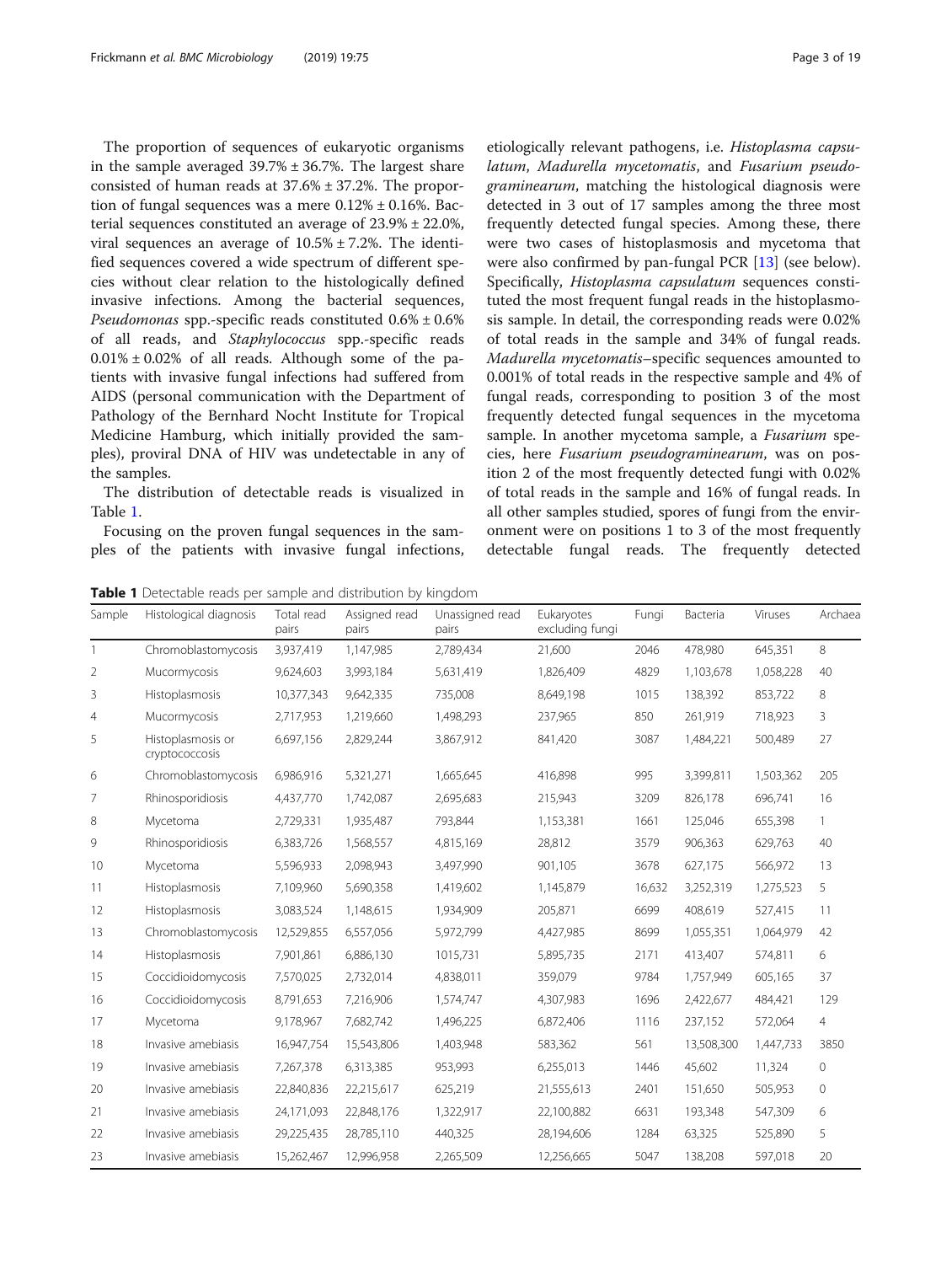environmental fungi comprised Auricularia delicata, Botrytis cinerea, Coniosporium apollinis, Debaryomyces hansenii var. Hansenii, Eutypa lata, Gaeumannomyces graminis, Malassezia globosa, Marssonina brunnea, Meyerozyma guilliermondii, Neofusicoccum parvum, Parastagonospora nodorum, Penicillium rubens, Pestalotiopsis fici, Pseudozyma hubeiensis, Sordaria macrospora, Thielavia terrestris, Trametes versicolor, Verticillium alfalfae, and Wallemia ichthyophaga. Facultatively pathogenic species like Aspergillus flavus, Candida orthopsilosis, Candida parapsilosis, and Fusarium pseudograminearum without relation to the histologically diagnosed disease were also among the three most frequently detected species.

The abundance or absence of sequences of fungi with potential etiological relevance in line with the histological diagnoses of the fungal sample collection was also studied in all samples (see "Materials and Methods" for the selection of the assessed fungi). The species detected, the average percentage of the corresponding reads in all samples  $(\pm 1)$  standard deviation), and the average percentage of respective reads as a proportion of the fungal reads  $(\pm 1)$  standard deviation) are shown in Table [2](#page-4-0). If genera listed in the "Materials and Methods" section are not represented in Table [2,](#page-4-0) no corresponding detectable reads were found in any of the assessed samples.

Since mycetoma can also be caused by bacteria, the same approach was adopted for relevant bacterial species. This is illustrated in Table [3.](#page-5-0)

The results for Entamoeba spp., E. histolytica and E. dispar, are given in Table [4](#page-5-0).

In a diagnostic total genomic survey such as occurs in NGS analysis, relevant pathogens must be distinguished from random contamination events in the context of sample preparation. It was therefore investigated how the proportions of pathogen-specific reads in cases of etiologic relevance differ from accidental contamination events. For this, it was determined for which samples the detected percentage of reads per pathogenic species exceeded the 1st, 2nd, 3rd, or 4th standard deviation from the mean of all samples and whether the results were consistent with the histological diagnoses. The results of the screenings for pathogenic fungi in the patients with fungal infections are shown with the focus on the percentage of the total number of reads in Table [5](#page-6-0) and on the percentage of fungus-specific reads in Table [6.](#page-7-0) Table [7](#page-7-0) provides a corresponding overview for the amebas.

For the assessment based on the total number of reads, detection of potentially relevant fungal species above the 4th standard deviation succeeded in 5 samples, above the 3rd standard deviation in 1 sample, above the 2nd standard deviation in 4 samples, and in 8

samples pathogens were detected above the 1st standard deviation above the mean. No such increased quantities were detected for 5 samples. In all of the 5 samples with fungus detection above the 4th standard deviation, the findings agreed with the histological result. The single detection above the 3rd standard deviation did not agree with the histological result. For the 4 samples with positive results above the 2nd standard deviation, there was a match in 1 case and a mismatch in the 3 other cases. For the 8 samples with fungal detection above the 1st standard deviation, matching was found in 1 case and mismatching in the other 7 cases (Table [5\)](#page-6-0).

Of note, fungal sequences were also found in the 6 biopsies from the gut of the patients with invasive amebiasis. Compared with the total numbers of reads, detections above the 4th standard deviation occurred in 16 instances (0.02% Pythium ultimum, 0.000009% Exophiala pisciphila, 0.0001% Sporothrix schenckii, 0.00002% Mortierella verticillata, 0.00003% Cryptococcus stepposus, 0.002% Setosphaeria turcica, 0.002% Leptosphaeria maculans, 0.00002% Fusarium solani, 0.0001% Cryptococcus victoriae, 0.00002% Cryptococcus tronadorensis, 0.0002% Cryptococcus gattii, 0.0002% Cladosporium cladosporioides, 0.0003% Capronia coronata, 0.0009% Bipolaris zeicola, 0.001% Bipolaris sorokiniana, 0.001% Bipolaris oryzae). Detections above the 3rd standard deviation succeeded in 4 instances (0.009% Aspergillus spp., 0.0003% Cladophialophora carrionii, 0.0008% Paracoccidioides brasiliensis, 0.00002% Acremonium chrysogenum), above the 2nd standard deviation in 10 instances (0.0006% Capronia epimyces, 0.0004% Chaetomium thermophilum var. Thermophilum, 0.0002% Cryptococcus neoformans, 0.0002% Exophiala dermatitidis, 0.0005% Paracoccidioides sp. 'lutzii', 0.0002% Cladophialophora psammophila, 0.000005% Exophiala pisciphila, 0.0004% Coccidioides immitis, 0.0004% Coccidioides posadasii, 0.00001% Fusarium solani), and above the 1st standard deviation in 11 instances (0.000008 and 0.00001% Aspergillus spp., respectively, 0.00008% Cladosporium cladosporioides, 0.0003% Coccidioides immitis, 0.0003% Coccidioides posadasii, 0.0002% (in three instances) Cyphellophora europaea, 0.0001% Fusarium graminearum, 0.0007% Leptosphaeria maculans, 0.0004% Paracoccidioides sp. 'lutzii').

On a comparison with the fungal reads only, there were 5 detections above the 4th standard deviation, 1 detection above the 3rd standard deviation, 4 detections above the 2nd standard deviation, and 6 detections above the 1st standard deviation. Although all detections above the 4th standard deviation and 2 out of 4 detections above the 2nd standard deviation matched the histological findings, no other results matched the histological diagnoses (Table [6](#page-7-0)).

Again, there were fungal sequences in the 6 biopsies from the gut of the patients with invasive amebiasis.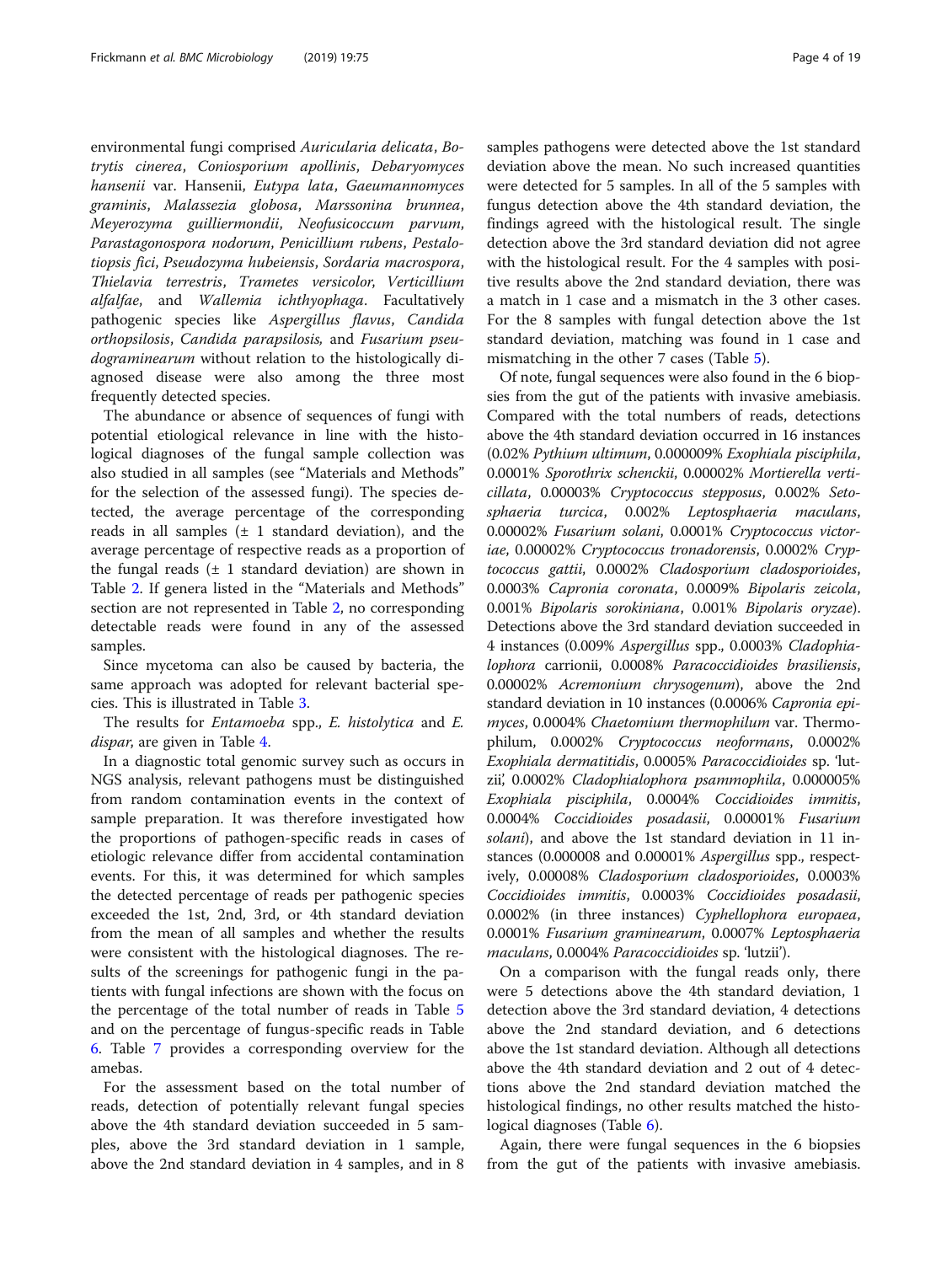# <span id="page-4-0"></span>Table 2 Detectable fungal species and their relative proportion of reads in the samples

| Species                                   | Mean percentage of reads in the sample<br>$(\pm 1$ standard deviation) | Mean percentage of fungal reads in the sample<br>$(\pm 1$ standard deviation) |
|-------------------------------------------|------------------------------------------------------------------------|-------------------------------------------------------------------------------|
| Aspergillus spp.                          | $0.001967\% \pm 0.001822\%$                                            | $2.2087% + 1.6228%$                                                           |
| Acremonium chrysogenum                    | $0.000002\% \pm 0.000005\%$                                            | $0.0081\% \pm 0.0260\%$                                                       |
| Bipolaris oryzae                          | $0.000110\% \pm 0.000218\%$                                            | $0.1420\% \pm 0.2276\%$                                                       |
| Bipolaris sorokiniana                     | $0.000090\% \pm 0.000210\%$                                            | $0.0891\% \pm 0.1922\%$                                                       |
| Bipolaris zeicola                         | $0.000085\% \pm 0.000187\%$                                            | $0.1272\% \pm 0.2026\%$                                                       |
| Capronia coronata                         | $0.000046\% \pm 0.000063\%$                                            | $0.0586\% \pm 0.0775\%$                                                       |
| Capronia epimyces                         | $0.000177\% \pm 0.000162\%$                                            | $0.2813\% \pm 0.3244\%$                                                       |
| Chaetomium globosum                       | $0.000197\% \pm 0.000137\%$                                            | $0.2739\% \pm 0.2444\%$                                                       |
| Chaetomium thermophilum var. Thermophilum | $0.000092\% \pm 0.000112\%$                                            | $0.1204\% \pm 0.1443\%$                                                       |
| Cladophialophora carrionii                | $0.000058\% \pm 0.000068\%$                                            | $0.1014\% \pm 0.1472\%$                                                       |
| Cladophialophora psammophila              | $0.000060\% \pm 0.000064\%$                                            | $0.0989\% \pm 0.1323\%$                                                       |
| Cladophialophora yegresii                 | $0.001570\% \pm 0.001623\%$                                            | 1.2943% ± 1.1669%                                                             |
| Cladosporium cladosporioides              | $0.000017\% \pm 0.000045\%$                                            | $0.0422\% \pm 0.0986\%$                                                       |
| Coccidioides immitis                      | $0.000093\% \pm 0.000109\%$                                            | $0.1463\% \pm 0.2174\%$                                                       |
| Coccidioides posadasii                    | $0.000094\% \pm 0.000133\%$                                            | $0.1209\% \pm 0.1931\%$                                                       |
| Cryptococcus carnescens                   | $0.000000\% \pm 0.000002\%$                                            | $0.0004\% \pm 0.0021\%$                                                       |
| Cryptococcus gattii                       | $0.000021\% \pm 0.000043\%$                                            | $0.0221\% \pm 0.0480\%$                                                       |
| Cryptococcus neoformans                   | $0.000041\% \pm 0.000061\%$                                            | $0.0559\% \pm 0.0865\%$                                                       |
| Cryptococcus stepposus                    | $0.000001\% \pm 0.000006\%$                                            | $0.0026\% \pm 0.0125\%$                                                       |
| Cryptococcus tronadorensis                | $0.000001\% \pm 0.000004\%$                                            | $0.0009\% \pm 0.0042\%$                                                       |
| Cryptococcus victoriae                    | $0.000004\% \pm 0.000021\%$                                            | $0.0043\% \pm 0.0209\%$                                                       |
| Cyphellophora europaea                    | $0.000076\% \pm 0.000111\%$                                            | $0.1233\% \pm 0.1819\%$                                                       |
| Exophiala dermatitidis                    | $0.000033\% \pm 0.000057\%$                                            | $0.0422\% \pm 0.0670\%$                                                       |
| Exophiala pisciphila                      | $0.000001\% \pm 0.000002\%$                                            | $0.0017\% \pm 0.0064\%$                                                       |
| Fusarium graminearum                      | $0.000035\% \pm 0.000047\%$                                            | $0.0440\% \pm 0.0743\%$                                                       |
| Fusarium pseudograminearum                | $0.000978\% \pm 0.004153\%$                                            | $0.8826\% \pm 3.3271\%$                                                       |
| Fusarium solani                           | $0.000001\% \pm 0.000005\%$                                            | $0.0022\% \pm 0.0074\%$                                                       |
| Histoplasma capsulatum                    | $0.001019\% \pm 0.004143\%$                                            | 1.6474% ± 7.0562%                                                             |
| Leptosphaeria maculans                    | $0.000243\% \pm 0.000419\%$                                            | $0.3583\% \pm 0.4897\%$                                                       |
| Madurella mycetomatis                     | $0.000045\% \pm 0.000208\%$                                            | $0.1752\% \pm 0.8338\%$                                                       |
| Mortierella verticillata                  | $0.000001\% \pm 0.000004\%$                                            | $0.0013\% \pm 0.0063\%$                                                       |
| Paracoccidioides brasiliensis             | $0.000156\% \pm 0.000189\%$                                            | $0.1896\% \pm 0.2083\%$                                                       |
| Paracoccidioides sp. 'lutzii'             | $0.000132\% \pm 0.000156\%$                                            | $0.2044\% \pm 0.2638\%$                                                       |
| Pythium ultimum                           | $0.000871\% \pm 0.004170\%$                                            | not classified as a fungus                                                    |
| Rhizopus oryzae                           | $0.000002\% \pm 0.000008\%$                                            | $0.0022\% \pm 0.0104\%$                                                       |
| Setosphaeria turcica                      | $0.000240\% \pm 0.000425\%$                                            | $0.3191\% \pm 0.4822\%$                                                       |
| Sporothrix schenckii                      | $0.000005\% \pm 0.000021\%$                                            | $0.0096\% \pm 0.0417\%$                                                       |

Compared with the total numbers of fungal reads only, detections above the 4th standard deviation occurred in 8 instances (0.2% Sporothrix schenckii, 0.03% Mortierella verticillata, 0.03% Exophiala pisciphila, 0.1% Cryptococcus victoriae, 0.02% Cryptococcus tronadorensis, 0.06% Cryptococcus stepposus, 0.9% Coccidioides posadasii, 0.9% Bipolaris sorokiniana), above the 3rd standard deviation in 14

instances (8% Aspergillus spp., 0.1% Acremonium chrysogenum, 0.9% Bipolaris oryzae, 0.8% Bipolaris zeicola, 0.3% Capronia coronata, 0.4% Cladosporium cladosporioides, 1% Coccidioides immitis, 0.2% Cryptococcus gattii, 0.7% Cyphellophora europaea, 0.3% Fusarium graminearum, 0.3% Fusarium solani, 2% Leptosphaeria maculans, 1% Paracoccidioides sp. 'lutzii', 2% Setosphaeria turcica), above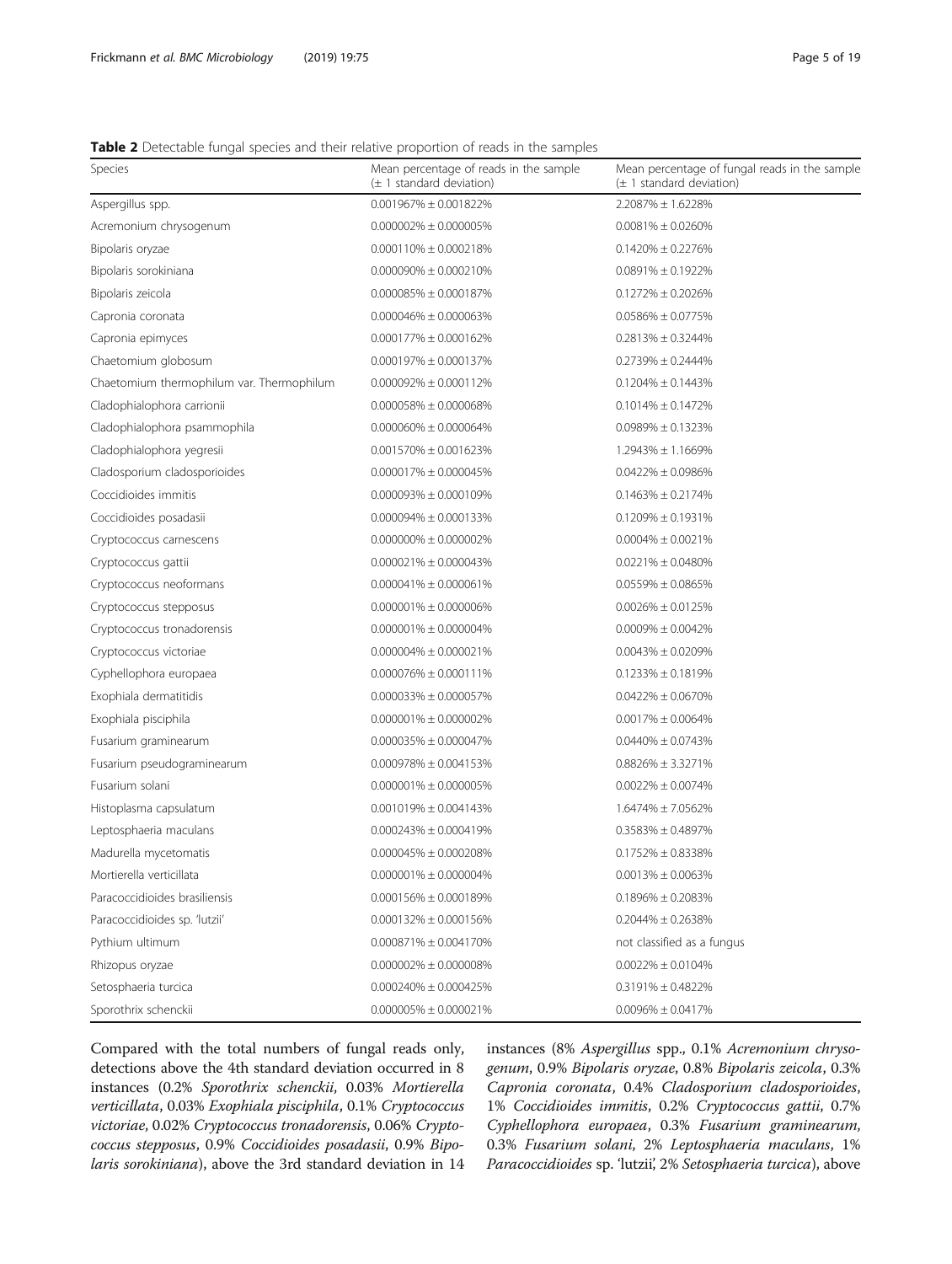<span id="page-5-0"></span>Table 3 Detectable bacterial species and their relative proportion of reads in the samples

| Species                     | Mean percentage of<br>reads in the sample<br>$(\pm 1$ standard deviation) | Mean percentage of bacterial r<br>eads in the sample<br>$(\pm 1$ standard deviation) |
|-----------------------------|---------------------------------------------------------------------------|--------------------------------------------------------------------------------------|
| Nocardia<br>brasiliensis    | $0.021\% + 0.020\%$                                                       | $0.097\% + 0.072\%$                                                                  |
| Nocardia<br>cyriacigeorgica | $0.009\% + 0.009\%$                                                       | $0.044\% + 0.029\%$                                                                  |
| Nocardia<br>farcinica       | $0.020\% + 0.019\%$                                                       | $0.087\% + 0.066\%$                                                                  |
| Streptomyces<br>spp.        | $0.458\% + 0.428\%$                                                       | $2.283\% + 1.494\%$                                                                  |

the 2nd standard deviation in 13 instances (0.8% Paracoccidioides sp. 'lutzii', 0.7% (twice) Paracoccidioides brasiliensis, 0.2% Fusarium solani, 0.2% Fusarium graminearum, 0.2% Exophiala dermatitidis, 0.5% Cyphellophora europaea, 0.3% Cryptococcus neoformans, 0.4% Cladophialophora psammophila, 0.4% Cladophialophora carrionii, 1% Capronia epimyces, 0.6% Bipolaris oryzae, 0.8% Acremonium chrysogenum), and above the 1st standard deviation in 30 instances (4% Aspergillus spp., 0.4% Bipolaris oryzae, 0.3% Bipolaris sorokiniana, 0.4 and 0.5% Bipolaris zeicola, respectively, 0.2% (twice) Capronia coronata, 0.9% Capronia epimyces, 0.4 and 0.3% (three times) Chaetomium thermophilum var. Thermophilum, respectively, 0.3% Cladophialophora carrionii, 0.3% (twice) Cladophialophora psammophila, 0.1% Cryptococcus gattii, 0.2% (twice) Cryptococcus neoformans, 0.4% Cyphellophora europaea, 0.009% Exophiala pisciphila, 1 and 0.9% Leptosphaeria maculans, respectively, 0.4% (three times) Paracoccidioides brasiliensis, 0.5% Paracoccidioides sp. 'lutzii', 1% (twice) and 0.9% Setosphaeria turcica, respectively).

The partial mismatch between the comparisons with the whole of the reads and the comparisons with the fungal reads only in the fungal samples is due to the considerable differences in the proportions of assignable reads as well as eukaryotic, bacterial, and viral reads (see above). Matching of results above the fourth standard deviation was found for all reads and fungal reads only; only two other cases (samples 9 and 10) showed matches, and those above only the first standard deviation. There is striking concordance of the two positive detections in pan-fungal PCRs, histology, and NGS

Table 4 Mean percentage of reads of Entamoeba spp., E. histolytica and E. dispar in the samples

| Species        | Mean percentage of reads in<br>the sample $(\pm 1)$ standard deviation) |
|----------------|-------------------------------------------------------------------------|
| Entamoeba spp. | $0.000560\% \pm 0.002061\%$                                             |
| E. histolytica | $0.000398\% \pm 0.001875\%$                                             |
| E. dispar      | $0.000109\% \pm 0.000107\%$                                             |

results (Tables [5](#page-6-0) and [6](#page-7-0)). Even the species Madurella mycetomatis, which accounted for only 4% of fungal reads, was amplified preferentially in one of the pan-fungal PCRs. Examples such as Histoplasma capsulatum in sample 14 and Madurella mycetomatis in sample 17 also show that a high percentage of specific reads of a pathogen can give a hint on its potential etiologic relevance. This did not apply, however, to all cases under investigation (for example, samples 4, 5). In addition, the percentage of reads of fungi from the environment was quantitatively dominant in nearly all cases with the exception of sample 14. Thus, no compelling association between etiologic plausibility and quantitative proportion of detected reads was confirmed.

Only results above the first and second standard deviation above the mean value were observed for reads of relevant actinomycetoma-associated bacteria (Nocardia and Streptomyces). Based on the totality of reads, Nocardia brasiliensis (0.06%, histologically rhinosporidiosis) was measured once above the 2nd standard deviation. Above the 1st standard deviation, Nocardia brasiliensis was found in 7 cases  $(5 \times 0.4\%, 2 \times 0.5\%;$  histologically 1 chromoblastomycosis, 1 coccidioidomycosis, 1 histoplasmosis, 1 histoplasmosis or cryptococcosis, 1 mucormycosis, only 1 myzetoma, and 1 rhinosporidiosis), the same as for *Nocardia cyriacigeorgica*  $(7 \times 0.2\%)$ ; histologically 1 coccidioidomycosis, 1 histoplasmosis, 1 histoplasmosis or cryptococcosis, 1 mucormycosis, only 1 myzetoma, and 2 cases of rhinosporidiosis). For Nocar*dia farcinica* 8 cases ( $6 \times 0.04\%$ ,  $2 \times 0.05\%$ ) and for *Strep*tomyces spp., eight cases  $(2 \times 0.9\% , 6 \times 1\%)$  (histologically 1 chromoblastomycosis, 1 coccidioidomycosis, 1 histoplasmosis, 1 histoplasmosis or cryptococcosis, 1 mucormycosis, only 1 myzetoma and 2 cases of rhinosporidiosis) were detected. Compared with the total number of reads, there were no detections above any standard deviation in the ameba samples. In relation to the bacteria-specific reads, there were detections above only the 1st standard deviation in the fungal samples. This involved *Nocardia brasiliensis*  $(6 \times 0.2\%)$  and *Streptomyces* spp.  $(6 \times 4\%)$  in 6 samples (histologically 2 chromoblastomycosis, 1 mucormycosis, 2 mycetoma, and 1 rhinosporidiosis); Nocardia cyriacigeorgica  $(5 \times 0.07\%)$  in 5 samples (histologically 1 chromoblastomycosis, 1 histoplasmosis, 1 mucormycosis, 1 mycetoma, and 1 rhinosporidiosis); and *Nocardia farcinica* in 3 samples  $(3 \times$ 0.2%) (histologically 1 chromoblastomycosis, 1 mucormycosis, 1 mycetoma). In samples from patients with invasive amebiasis, Nocardia cyriacigeorgica (0.1%) was once above the 2nd standard deviation and Nocardia *farcinica* (0.2%) was once above the 1st standard deviation compared with the bacteria-specific reads.

Among the 6 assessed ameba samples, there were 2 samples with high ameba density microscopically in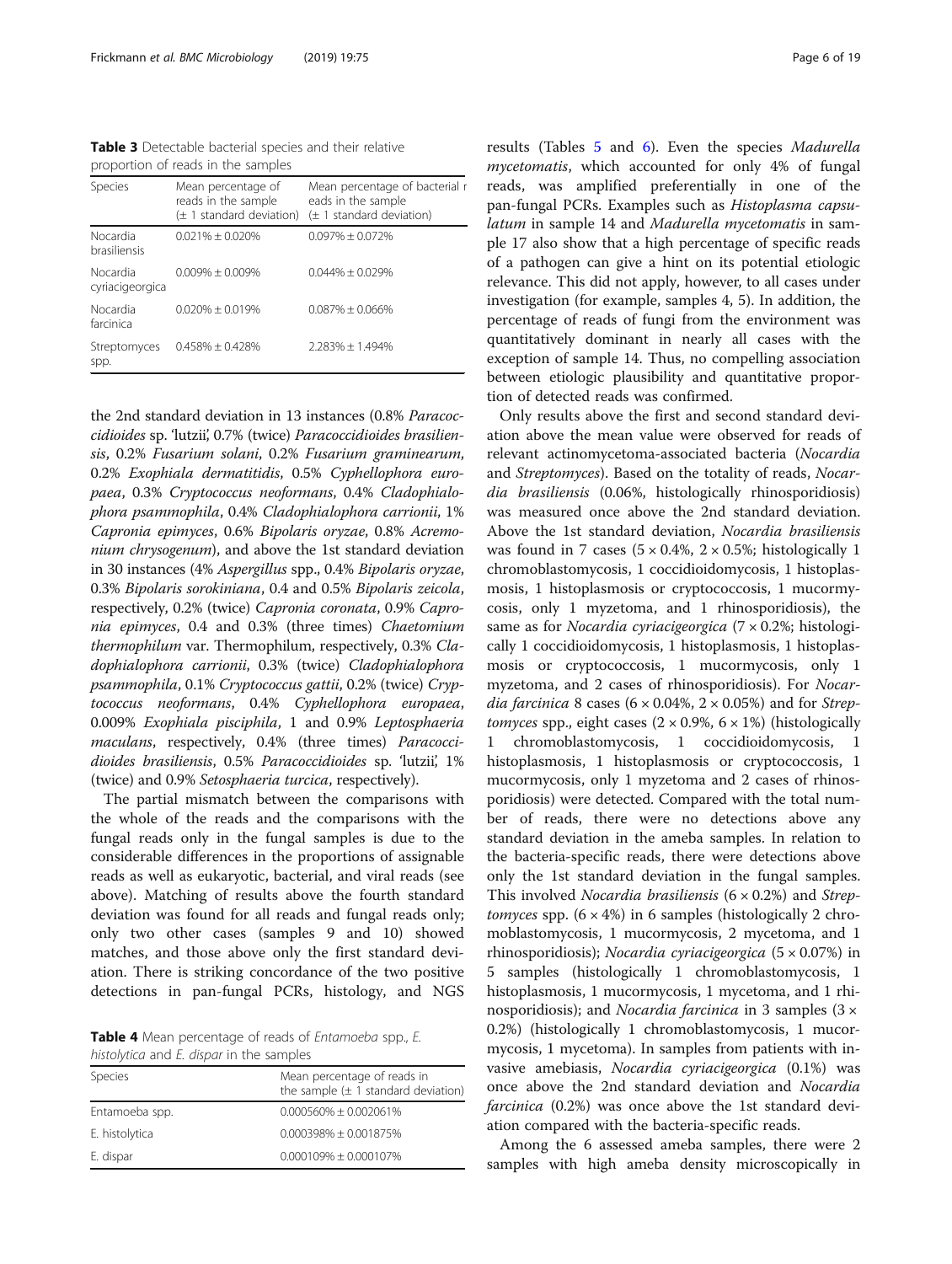<span id="page-6-0"></span>Table 5 Comparison of the NGS Results in Terms of Percentage of Species-specific Reads of Investigated Fungal Species Per Total Number of Reads in the Sample with the Respective Largest Standard Deviation above the Mean of All Samples in Multiples of the Standard Deviation (SD), Depicted for the Samples from Patients with Invasive Mycoses. "Positive" = matching of the molecular results with histology. "Negative" = inconsistency of molecular results with histology. "Partially positive" = detection of both matching and nonmatching molecular results compared with histology. "Contaminated" = Detection of environmental fungi only. "Match" = NGS result matching the histological findings. "Mismatch" = NGS results not matching the histological findings, "No match" = No evidence for relevant fungal species above the respective standard deviation (SD), "Not performed" in "Specific PCR" = No specific PCR performed. Highest standard deviations (SD) are shown

| Sample | Histological diagnosis           | Specific PCR [13]     | Panfungal PCRs [13]             | NGS > 1st SD          | NGS > 2nd SD          | NGS > 3rd SD          | NGS > 4th SD       |
|--------|----------------------------------|-----------------------|---------------------------------|-----------------------|-----------------------|-----------------------|--------------------|
|        | Chromoblastomycosis              | Not performed         | Contaminated                    | Match <sup>d</sup>    | No match              | No match              | No match           |
| 2      | Mucormycosis                     | Negative              | Contaminated                    | No match              | No match              | No match              | No match           |
| 3      | Histoplasmosis                   | Negative              | Contaminated                    | Mismatch <sup>e</sup> | Mismatch <sup>†</sup> | No match              | No match           |
| 4      | Mucormycosis                     | Positive <sup>a</sup> | Contaminated                    | No match              | No match              | No match              | Match <sup>9</sup> |
| 5      | Histoplasmosis or cryptococcosis | Negative              | Contaminated                    | No match              | No match              | No match              | Match <sup>h</sup> |
| 6      | Chromoblastomycosis              | Not performed         | Contaminated                    | Mismatch <sup>1</sup> | Match                 | No match              | No match           |
| 7      | Rhinosporidiosis                 | Not performed         | Contaminated                    | No match              | No match              | No match              | No match           |
| 8      | Mycetoma                         | Not performed         | Contaminated                    | Mismatch <sup>k</sup> | Mismatch <sup>1</sup> | No match              | Match <sup>m</sup> |
| 9      | Rhinosporidiosis                 | Not performed         | Contaminated                    | Mismatch <sup>n</sup> | No match              | No match              | No match           |
| 10     | Mycetoma                         | Not performed         | Contaminated                    | Mismatch <sup>o</sup> | No match              | No match              | No match           |
| 11     | Histoplasmosis                   | Negative              | Contaminated                    | No match              | No match              | No match              | No match           |
| 12     | Histoplasmosis                   | Negative              | Contaminated                    | Mismatch <sup>p</sup> | Mismatch <sup>q</sup> | Mismatch <sup>r</sup> | No match           |
| 13     | Chromoblastomycosis              | Not performed         | Contaminated                    | No match              | No match              | No match              | No match           |
| 14     | Histoplasmosis                   | Positive              | Partially positive <sup>b</sup> | No match              | No match              | No match              | Match <sup>s</sup> |
| 15     | Coccidioidomycosis               | Not performed         | Contaminated                    | Mismatch <sup>t</sup> | No match              | No match              | No match           |
| 16     | Coccidioidomycosis               | Not performed         | Contaminated                    | No match              | No match              | No match              | No match           |
| 17     | Mycetoma                         | Not performed         | Partially positive <sup>c</sup> | No match              | No match              | No match              | Match <sup>u</sup> |

<sup>a</sup>Lichtheimia / Absidia corymbifera, <sup>b</sup>Histoplasma capsulatum in 2 out of 5 panfungal PCRs, <sup>c</sup>Madurella mycetomatis in 1 out of 5 panfungal PCRs, <sup>d</sup>0.004% Cladophialophora yegresii, <sup>e</sup>0.0004% Capronia epimyces, <sup>f</sup>0.0002% Cladophialophora carrionii, <sup>9</sup>0.0004% Rhizopus oryzae, <sup>h</sup>0.00001% Cryptococcus carnescens,<br><sup>Io.000004 Fuerium grapinoarum <sup>Jo.00024</sup> Cladophialophora ps</sup> 0.00009% Fusarium graminearum, <sup>j</sup>0.0002% Cladophialophora psammophila, <sup>k</sup>0.0004% Bipolaris oryzae, <sup>l</sup>0.0005% Paracoccidioides sp. 'lutzii', <sup>m</sup>0.02% Fusarium pseudograminearum, <sup>n</sup>0.004% Cladophialophora yegresii, °0.004% Cladophialophora yegresii, <sup>p</sup>0.0003% Bipolaris sorokiniana, 0.004% Cladophialophora yegresii, 0.0003% Coccidioides immitis, 0.0004% Paracoccidioides sp. 'lutzii', <sup>q</sup>0.0006% Capronia epimyces, 0.0006% Chaetomium globosum, 0.0004% Chaetomium thermophilum var. Thermophilum, 0.0002% Cladophialophora psammophila, 0.0002% Cryptococcus neoformans, 0.0002% Exophiala dermatitidis, 0.0006% Paracoccidioides brasiliensis, <sup>r</sup>0.0005% Coccidioides posadasii, 0.0005% Cyphellophora europaea, 0.0002% Fusarium graminearum, <sup>s</sup>0.02% Histoplasma capsulatum,<br><sup>to 004% Cladophialophora vegresii, <sup>uo</sup> 001% Madurella mycet</sup> 0.004% Cladophialophora yegresii, <sup>u</sup>0.001% Madurella mycetomatis. Matches with the histological findings are depicted in underlined print

adjacent histological sections and positive E. histolytica PCR; 1 sample with only few amebas in histology in neighboring sections and only questionable positive PCR (cycle threshold value  $>$  35); 1 sample with a positive microscopic result that was questionable due to a very low parasite density in adjacent histological sections and negative PCR; as well as 2 samples with negative histology in adjacent sections and negative PCR results. Sequences of E. histolytica (0.009%) and Entamoeba spp. (0.01%) were detected by NGS above the 4th standard deviation in comparison with the total number of reads in the samples in one of the strongly positive samples in histology and PCR. In the same sample, sequences were assigned to the phylogenetically closely related E. dispar (0.0004%) above the 2nd standard deviation. Entamoeba spp. sequences above the first standard deviation were also detected in the sample with a few histologically visible amebas and a questionable PCR result (0.0003%) and in one of the two samples with negative PCR and

negative histology (0.0004%) (Table [7\)](#page-7-0). Furthermore, there were *Entamoeba* spp.-specific sequences above the 2nd standard deviation (0.0005%) in one chromoblastomycosis sample and above the 1st standard deviation (0.0003%) in a mycetoma sample. E. dispar- specific sequences were detected in the latter two samples above the 1st standard deviation (each 0.0003%) as well.

# **Discussion**

The NGS technology offers a molecular biological diagnostic tool that allows pathogen detection in complex sample material without prior specific suspicion, if an adequate sequence depth can be guaranteed. The question of adequate sequence depth for metagenomic analyses is not easily answered, in particular, if the proportion of pathogen DNA within a sample is unknown. Most recently, it was suggested by Hillmann et al. [\(https://www.biorxiv.org/content/biorxiv/early/2018/](https://www.biorxiv.org/content/biorxiv/early/2018/05/12/320986.full.pdf)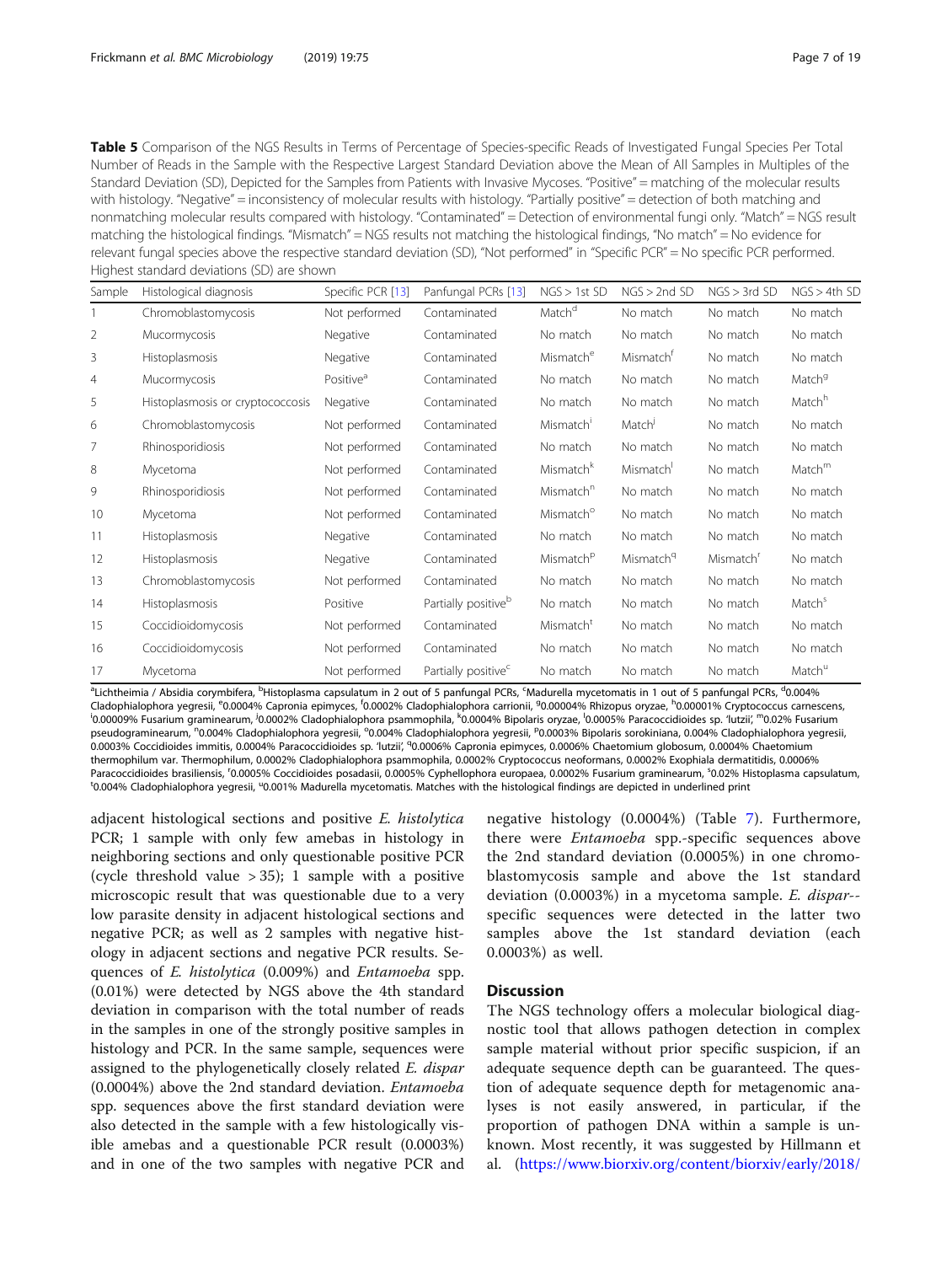<span id="page-7-0"></span>Table 6 Comparison of the NGS Results in Terms of Percentage of Species-specific Reads of Investigated Fungal Species Per Total Number of Fungal Reads Only in the Sample with the Respective Largest Standard Deviation above the Mean of All Samples in Multiples of the Standard Deviation (SD), Depicted for the Samples from Patients with Invasive Mycoses. "Positive" = matching of the molecular results with histology. "Negative" = inconsistency of molecular results with histology. "Partially positive" = detection of both matching and nonmatching molecular results compared with histology. "Contaminated" = Detection of environmental fungi only. "Match" = NGS result matching the histological findings. "Mismatch" = NGS results not matching the histological findings, "No match" = No evidence for relevant fungal species above the respective standard deviation (SD), "Not performed" in "Specific PCR" = No specific PCR performed. Highest standard deviations (SD) are shown

| Sample         | Histological diagnosis           | Specific PCR [13]     | Panfungal PCRs [13]             | NGS > 1st SD          | NGS > 2nd SD          | NGS > 3rd SD          | NGS > 4th SD       |
|----------------|----------------------------------|-----------------------|---------------------------------|-----------------------|-----------------------|-----------------------|--------------------|
|                | Chromoblastomycosis              | Not performed         | Contaminated                    | No match              | Match <sup>d</sup>    | No match              | No match           |
| $\overline{2}$ | Mucormycosis                     | Negative              | Contaminated                    | Mismatch <sup>e</sup> | No match              | No match              | No match           |
| 3              | Histoplasmosis                   | Negative              | Contaminated                    | Mismatch <sup>t</sup> | Mismatch <sup>9</sup> | Mismatch <sup>h</sup> | No match           |
| 4              | Mucormycosis                     | Positive <sup>a</sup> | Contaminated                    | No match              | No match              | No match              | Match <sup>1</sup> |
| 5              | Histoplasmosis or cryptococcosis | Negative              | Contaminated                    | No match              | No match              | No match              | Match              |
| 6              | Chromoblastomycosis              | Not performed         | Contaminated                    | No match              | Match <sup>k</sup>    | No match              | No match           |
| 7              | Rhinosporidiosis                 | Not performed         | Contaminated                    | No match              | No match              | No match              | No match           |
| 8              | Mycetoma                         | Not performed         | Contaminated                    | No match              | No match              | No match              | Match <sup>1</sup> |
| 9              | Rhinosporidiosis                 | Not performed         | Contaminated                    | Mismatch <sup>m</sup> | No match              | No match              | No match           |
| 10             | Mycetoma                         | Not performed         | Contaminated                    | Mismatch <sup>n</sup> | No match              | No match              | No match           |
| 11             | Histoplasmosis                   | Negative              | Contaminated                    | No match              | No match              | No match              | No match           |
| 12             | Histoplasmosis                   | Negative              | Contaminated                    | No match              | No match              | No match              | No match           |
| 13             | Chromoblastomycosis              | Not performed         | Contaminated                    | No match              | No match              | No match              | No match           |
| 14             | Histoplasmosis                   | Positive              | Partially positive <sup>b</sup> | Mismatch <sup>o</sup> | No match              | No match              | Match <sup>p</sup> |
| 15             | Coccidioidomycosis               | Not performed         | Contaminated                    | No match              | No match              | No match              | No match           |
| 16             | Coccidioidomycosis               | Not performed         | Contaminated                    | No match              | No match              | No match              | No match           |
| 17             | Mycetoma                         | Not performed         | Partially positive <sup>c</sup> | Mismatch <sup>q</sup> | Mismatch <sup>r</sup> | No match              | Match <sup>s</sup> |

<sup>a</sup>Lichtheimia / Absidia corymbifera, <sup>b</sup>Histoplasma capsulatum in 2 out of 5 panfungal PCRs, <sup>c</sup>Madurella mycetomatis in 1 out of 5 panfungal PCRs, <sup>d</sup>4% Cladophialophora yegresii, <sup>e</sup>3% Cladophialophora yegresii, <sup>f</sup>0.2% Cryptococcus neoformans, 0.6% Chaetomium globosum, <sup>9</sup>1% Capronia epimyces, <sup>h</sup>0.6% Cladophialophora carrionii, 0.05% Rhizopus oryzae, <sup>1</sup>0.01% Cryptococcus carnescens, <sup>k</sup>0.8% Chaetomium globosum, 0.4% Cladophialophora psammophila, <sup>1</sup>16% Fusarium pseudograminearum, <sup>m</sup>3% Cladophialophora yegresii, <sup>n</sup>3% Cladophialophora yegresii, <sup>0</sup>0.09% Cryptococcus gattii, 0.4% Paracoccidioides brasiliensis,<br>P34% Histoplasma capsulatum, <sup>90,7%</sup> Capronia enimvces, <sup>10,2</sup> 34% Histoplasma capsulatum, <sup>q</sup>0.7% Capronia epimyces, <sup>r</sup>0.2 Exophiala dermatitidis, 0.5% Chaetomium thermophilum var. Thermophilum, 1% Chaetomium globosum, <sup>s</sup>4% Madurella mycetomatis, Matches with the histological findings are depicted in underlined print

Table 7 Comparison of the NGS Results in Terms of Percentage of Species-specific Reads of Investigated Entamoeba spp., Entamoeba histolytica, and Entamoeba dispar Per Total Number of Reads in the Sample with the Respective Largest Standard Deviation above the Mean of All Samples in Multiples of the Standard Deviation (SD), Depicted for the Samples from Patients with Invasive Amebiasis. "Positive" = positive Entamoeba histolytica PCR. "Negative" = negative Entamoeba histolytica PCR. "Uncertain" (for "Specific PCR") = High cycle threshold value > 35 in real-time PCR with associated uncertain interpretation. "Uncertain" (for "Microscopy in neighboring slides") = Extremely low parasite density with associated uncertain interpretation. "Match" = NGS result matching the diagnosis "invasive amebiasis". "Partial match" = NGS result matching the diagnosis "invasive mycosis" on genus level only, so it is neither confirmed nor completely rejected, "Mismatch" = NGS results not matching the diagnosis "invasive amebiasis", "No match" = No evidence of specific sequences above the respective standard deviation (SD). Highest standard deviations (SD) are shown

| Sample |                    |           | Histological diagnosis Specific PCR [7] Microscopy in neighboring slides [7] NGS > 1st SD |                            | $NGS > 2nd SD$ $NGS > 3rd SD$ |          | NGS > 4th SD       |
|--------|--------------------|-----------|-------------------------------------------------------------------------------------------|----------------------------|-------------------------------|----------|--------------------|
| 18     | Invasive amebiasis | Positive  | Many amebae                                                                               | No match                   | No match                      | No match | No match           |
| 19     | Invasive amebiasis | Negative  | Negative                                                                                  | No match                   | No match                      | No match | No match           |
| 20     | Invasive amebiasis | Positive  | Many amebae                                                                               | No match                   | Mismatch <sup>a</sup>         | No match | Match <sup>b</sup> |
| 21     | Invasive amebiasis | Uncertain | Few amebae                                                                                | Partial match <sup>c</sup> | No match                      | No match | No match           |
| 22     | Invasive amebiasis | Negative  | Negative                                                                                  | No match                   | No match                      | No match | No match           |
| 23     | Invasive amebiasis | Negative  | Uncertain                                                                                 | Partial match <sup>d</sup> | No match                      | No match | No match           |

ª0.0004% Entamoeba dispar, <sup>b</sup>0.009% Entamoeba histolytica and 0.01% Entamoeba spp., <sup>c</sup>0.0003% Entamoeba spp., <sup>d</sup>0.0004% Entamoeba spp.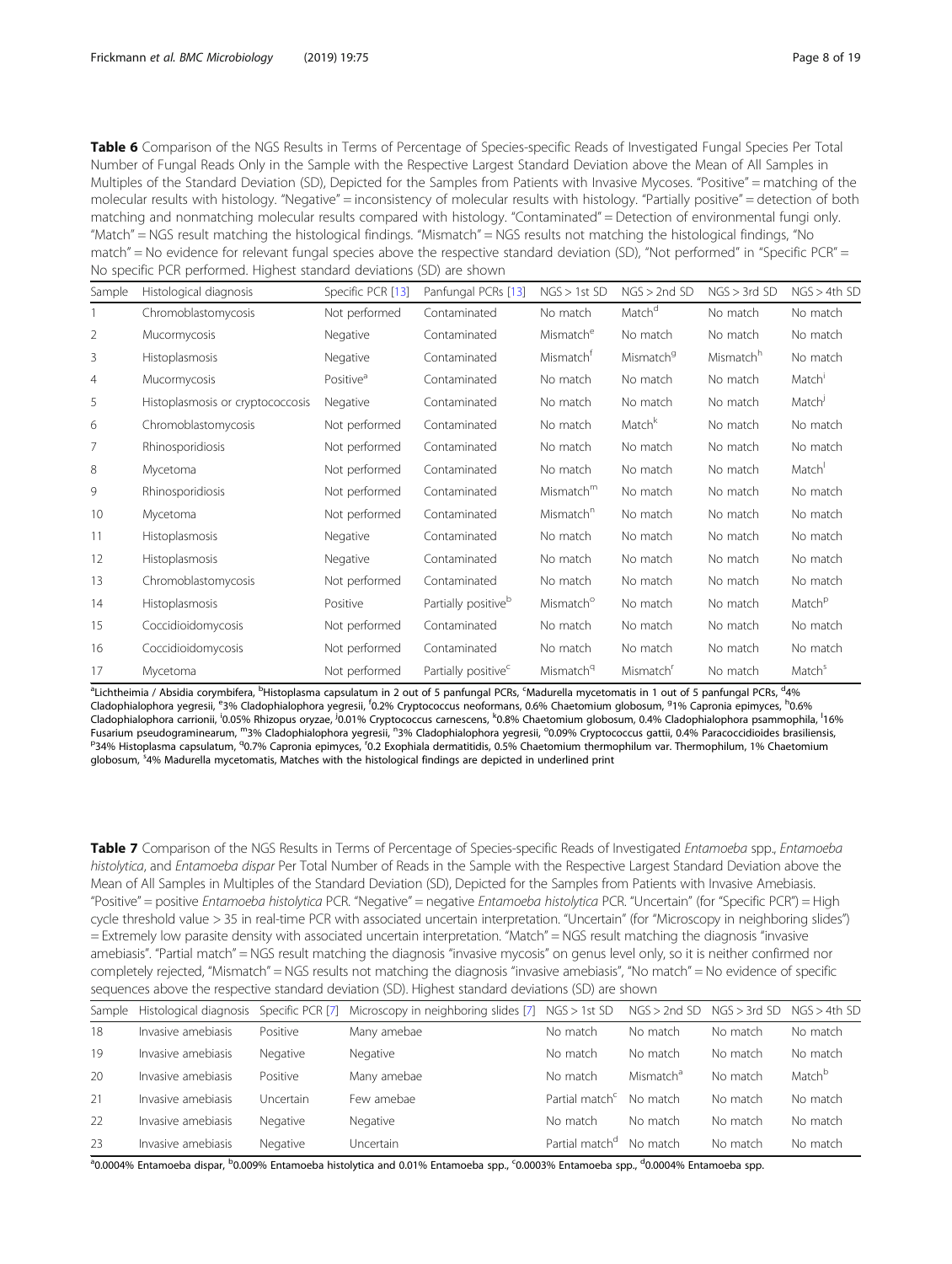The technological approaches of NGS are varied [\[9](#page-16-0), [19](#page-17-0)–[25\]](#page-17-0) and some are still in the stage of development or optimization. A descriptive overview on NGS for the diagnosis of infectious diseases was introduced by Hasman and colleagues [[26](#page-17-0)]. In a previous study, an association between infectious agents and a disease of unknown origin was confirmed [\[14](#page-16-0)]. Further, NGS-based detection of bacterial pathogens from two-thirds of tested urine samples was demonstrated in a previous "proof-of-principle" investigation [\[26](#page-17-0)]. NGS is also suitable for the detection of poly-microbial infections, as was shown for sample material from brain abscesses [\[27](#page-17-0)]. The most reliable diagnostic information can be provided by NGS from primary sterile sample material, where few reads can be used for pathogen diagnostics. Thus Wilson and colleagues succeeded in demonstration of Leptospira-induced meningoencephalitis with NGS based on only 475 (out of more than 3 million) specific reads [[28\]](#page-17-0). Pathogen identification with NGS-based analysis of RNA (ribonucleic acid) in the sample material is also possible and succeeded in recognizing RNA viruses such as influenza virus in respiratory samples in the so-called UMERS ("unbiased metagenomic nontargeted RNA sequencing") approach [[29\]](#page-17-0).

Although the NGS technology is still expensive, sequencing costs have dropped dramatically. For example, the cost of sequencing a human genome was reduced from about 100,000 euros to about 1000 euros within a few years as a result of technological progress [[9\]](#page-16-0). In particular, the introduction of small automated sequencers (about the size of laser printers) has made NGS technology interesting for diagnostic purposes. An earlier comparative evaluation of these small "workbench" sequencers showed that the MiSeq system (Illumina) that was used in this study is superior to the competitors Ion Torrent PGM (Life Technologies, Carlsbad, CA, USA) and the no-longer available 454 GS Junior (Roche, Basel, Switzerland) with focus on the rarity of sequencing errors [[30](#page-17-0)].

The hitherto quite complex and non–user-friendly analysis of sequence information is currently one of the major limitations of wide diagnostic application of NGS technology [[31\]](#page-17-0). Further automation and standardization are essential to overcome these problems for the application of NGS in diagnostic routine. This also applies to the quality and accessibility of underlying databases.

Although the application of NGS with formalin-fixed, paraffin-embedded tissue is not new [\[17](#page-17-0), [18\]](#page-17-0), the NGS-based detection of etiologically relevant pathogens from such materials is a diagnostic challenge. In addition to previous experiments, we therefore conducted a real-life assessment with sample materials from patients with rare and tropical invasive infections, for which no similar experience is available. Non-pathogen-specific molecular diagnostic approaches such as NGS are easily affected by contamination due to environmental microorganisms that are, for example, cast along with the sample in wax. As shown for Bartonella spp. DNA some years ago [\[32](#page-17-0)], DNA cross-contamination during tissue processing in a multispecies histopathological laboratory is highly likely. In the current, still unpublished, EORTC (European Organization for Research and Treatment of Cancer) criteria (personal correspondence with Professor Ralf Bialek) for the detection of a fungal infection from paraffin-embedded tissue by means of PCR, it is explicitly pointed out that the detection of specific fungal DNA in paraffin-embedded tissues shall only be used as proof of infection if fungal elements are also seen in histopathological assessments. This is to make sure that possible contamination of paraffin with ubiquitous fungal spores, for example of Aspergillus spp., is not mistakenly used as evidence of invasive mycosis. Although protocols for optimizing the use of FFPEs in molecular epidemiology by reducing the contamination risk have been introduced [[33](#page-17-0)], initial tissue processing and waxing had been performed in a histopathological standard laboratory, where no special precautions against DNA contamination had been enforced. During the cutting of the sections for the molecular analyses, protective procedures against contamination such as discarding the first cuts of each block had been enforced as detailed else-where [[7,](#page-16-0) [13](#page-16-0)]. However, such precautions cannot undo contamination with fungal spores or pathogen DNA that has already occurred during initial processing and waxing of the tissue. This problem was also evident in the present study, in terms of both pan-fungal PCRs and the NGS approach. Traces of DNA even of rare tropical pathogens could be identified within the samples. Species-specific PCRs [\[34](#page-17-0)–[41\]](#page-17-0) are potential alternatives to pan-fungal PCR approaches, but their selection requires a specific diagnostic suspicion.

Traditional histology is not always reliable in case of invasive fungal infections as well. Its reliability is influenced by a variety of factors, including the requirement for a critical minimum density of pathogens in the examined tissue and a high level of expertise of the physician. In comparative studies between histology and culture, the latter of which cannot be performed from formalin-fixed tissues, a match of less than 80% was demonstrated [\[42\]](#page-17-0), so histological diagnoses of invasive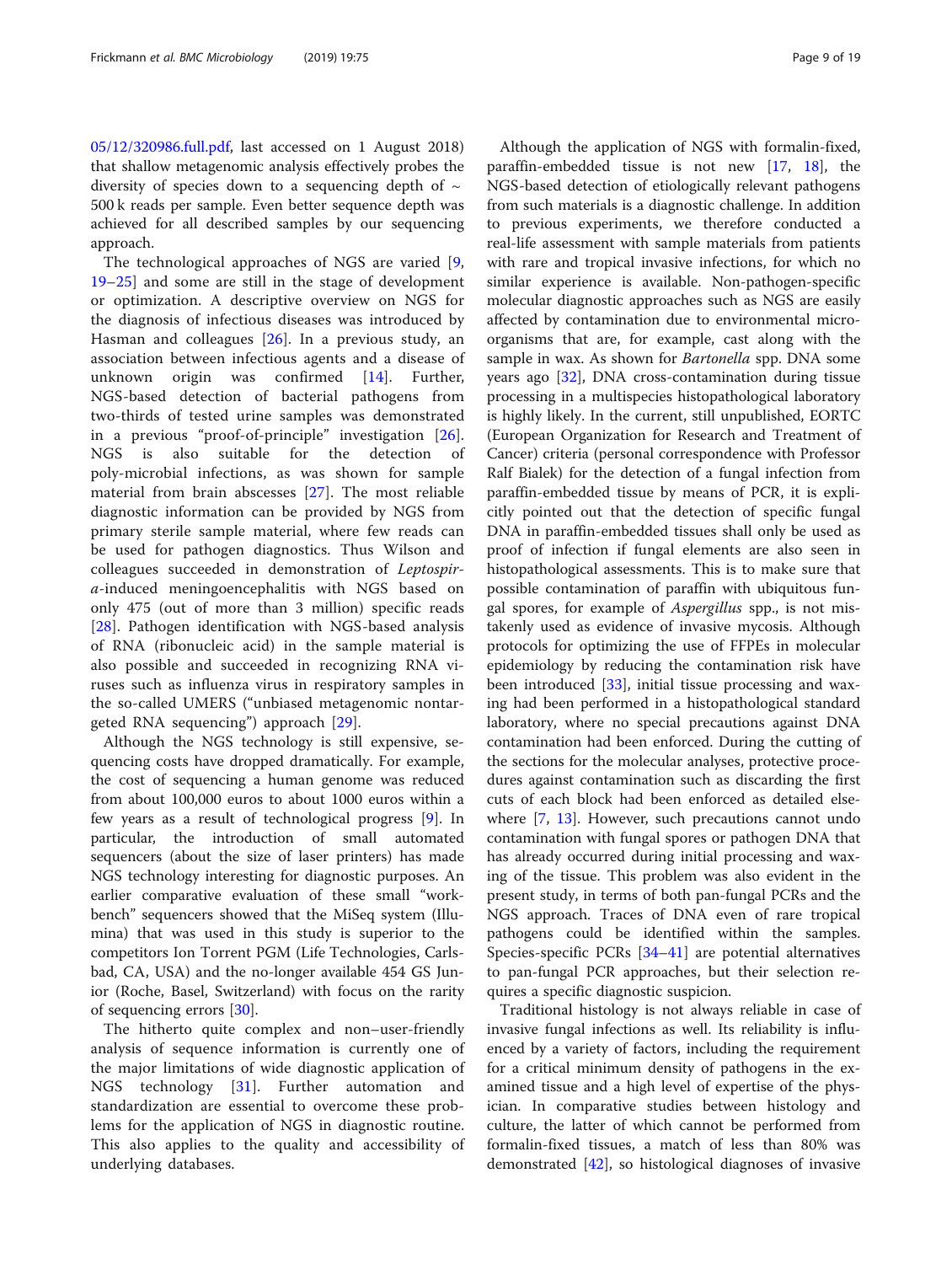mycoses have to interpreted with caution [\[36\]](#page-17-0). In this study, the histological evaluation was performed by experienced pathologists who were professionally experienced in tropical infectious diseases [[13](#page-16-0)]. Particularly considering the large number of genera and species that—as shown in the "Material and Methods" section—may account for the assessed invasive fungal infections, one has to bear in mind that histologically indistinguishable findings may be caused by different agents. In most cases of invasive mycosis in this study, histology did not allow a species-specific diagnosis but only micro-morphological descriptions such as chromoblastomycosis, mucormycosis, or mycetoma. The lack of cultural and serological results makes the interpretation of such findings challenging, which is an undeniable limitation of this study. Molecular approaches can be very useful here if culture is not possible. Even when sampling conditions allow culture approaches, cultural growth is not possible for all invasive fungi and takes between several days and several weeks depending on the species, as summarized elsewhere [[13\]](#page-16-0). These factors reduce the diagnostic value of fungal culture.

A first important precondition for the reliability of molecular diagnostic findings is the quality of the nucleic acid extraction, which in this study was unacceptable for several samples that had been stored for long times. In line with this, partial PCR inhibition was observed in some of the assessed samples, as shown elsewhere [[13\]](#page-16-0). Comparative testing of alternative nucleic acid purification methods [\[43,](#page-17-0) [44\]](#page-17-0) might have contributed to a further optimization of nucleic acid preparation in this study, but this was impossible due to the small amount of sample material that was available, which is an undeniable limitation of the study. For the samples that could be included in the NGS assessment, no significant Spearman rank correlation between sample age and number of detected reads could be found. However, the heterogeneity of the sample materials used makes an interpretation difficult. Of note, no samples older than 31 years were included.

Since the paraffin blocks were stored with the formalin-fixed tissues for years without any special protective measures against the deposition of fungal spores, contamination with environmental fungal spores can be regarded as highly probable. Thus, the high levels of contamination with environmental fungi are not unexpected. Contamination of the paraffin is an alternative explanation.

The high degree of contamination, expected from the previously applied pan-fungal PCRs [[13\]](#page-16-0), was a challenge for the NGS analysis. Since NGS analysis is associated with a completely nonspecific analysis of DNA fragments, the challenge is the discrimination of contaminants and etiologically relevant pathogens. The histological results of the samples from patients with invasive mycosis provided hints but not etiological clarification at the species level.

To overcome this problem, each mean value and standard deviation of the percentages of specific sequence fragments (reads) of etiologically relevant species were determined in the assessed samples. Then, the standard deviation from the average at which matching with the histological results can be expected was investigated.

A high rate of matches between histology and NGS results was found only for percentages above the fourth standard deviation in relation to the total number of reads and the number of fungi-specific reads. In cases with percentages above the fourth standard deviation, clear similarities with histology were found. When the percentages in relation to the totality of the reads in the sample were compared with the percentages in relation to the fungal reads in the sample, there was a considerable deviation, which can be explained by the massive differences in the proportions of assignable reads as well as eukaryotic, bacterial, and viral reads. For samples in which none of the assessed species reached the 4th standard deviation, no reliable assignment of etiological relevance could be performed. In the 6 tested samples from patients with invasive amebiasis, NGS-based detection of E. histolytica succeeded in a single sample only, which had also been positive in histology and was clearly positive by PCR.

The approach of comparing NGS results from nonsterile samples of patients with results from a healthy population to define etiologic relevance is not new. A comparison with negative control samples, which was based on a specific subtraction of reads, has been proposed by other authors as a method for identifying pathogens of potential etiological relevance. In this way, the detection of shiga-toxin-producing Escherichia coli succeeded in 67% of stool samples of patients during an outbreak [[15\]](#page-16-0).

Another approach was chosen for the sample collection assessed in this study. Other than in the recently described study [\[15](#page-16-0)], historical sample materials were used in the real-life assessment presented here. Because the samples had not been stored and collected for study purposes but as part of the diagnostic routine, no matched standardized negative control samples had been prepared. The collection of corresponding materials from completely healthy control subjects would also have posed an ethical problem in instances where the materials were derived from severely invasive sampling procedures, e.g., in case of samples from lung tissue, spinous process tissue, or tricuspid valve tissue. In any case it is obviously impossible to retrospectively apply any sort of standardization to samples prepared, paraffinated, and stored under unknown, and presumably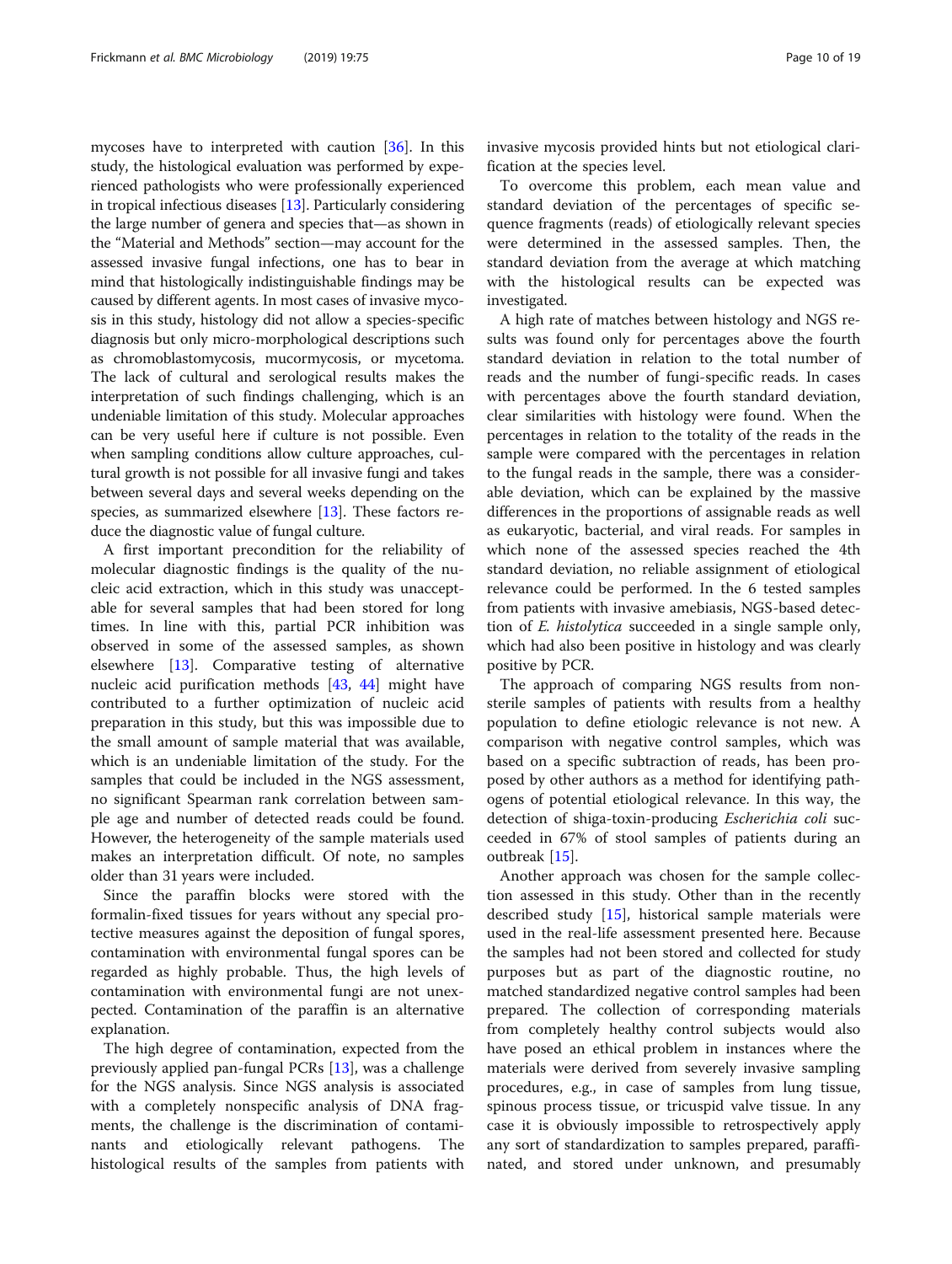variable conditions in comparatively low-tech laboratory environments sometimes a considerable time in the past. Although randomly selected blocks from a similar time frame that were negative by histopathology might have helped to establish an expected background, such an approach was not chosen for the above-mentioned reasons.

To overcome the problem of the lack of standardized negative controls, the mean percentages of specific reads from all samples, including histologically positive and negative ones regarding the various assessed species, were considered as proxy-negative control values, representing an averaged background. The repeated summing of the standard deviation values and comparison with the individually measured percentages in each sample allowed an estimation of how many more specific reads were detected in each sample than in the proxy-negative control. Accordingly, a standard deviation-based and not a subtraction-based approach [[15](#page-16-0)] was chosen.

The rationale of the standard deviation-based approach is the assumption that the likelihood of a real infection increases with the number of standard deviations of a percentage of measured specific reads in a specific sample above the proxy-negative control. With a value high above the mean value plus several standard deviations, the risk is low that this percentage is measured by chance, i.e., due to contamination. If bacteria and fungi were assessed, these comparisons were carried out not only with all reads within the samples but also with bacteria- or fungi-specific reads. This was done to reduce the effects of the slightly different proportions of viral, bacterial, fungal, and other eukaryotic reads specific to the sample materials. As amebae are neither fungi nor bacteria, such an approach was not possible for their assessment. As an indication of potential contamination, the percentages of specific reads for all species of the genus Entamoeba and also of specific reads for non-pathogenic amebae such as E. dispar were assessed.

For the fungi and bacteria that were assessed, comparisons of the species-specific reads with the total number of reads and with fungus-specific reads and bacteria-specific reads, respectively, led to slightly different results. For example, there were matches above the 2nd standard deviation for Cladophialophora psammophila compared with the total number of reads and for both Cladophialophora psammophila and Chaetomium globosum compared with the fungus-specific reads in a sample with the histological diagnosis of chromoblastomycosis. Such differences are mathematical artifacts resulting from slightly different proportions of fungus-specific reads in the different sample materials. Such examples demonstrate the vulnerability of the model, which is a particular problem with low sample numbers when slight variances show large effects.

An undeniable limitation of the standard deviation-based approach is the fact that the reliability of the proxy-negative control will depend on the number of assessed samples. However, subtraction-based approaches [\[15\]](#page-16-0) are also susceptible to the problem of sample numbers in excluding major effects of variations by chance.

It is likely that the variety of anatomical source sites might influence the quality of the proxy-negative control. The fact that samples from primarily sterile body compartments were also severely contaminated with DNA of various non-human species suggests that the effects of procedures subsequent to sample acquisition, e.g., during processing, paraffination and storage, were more relevant to the measured contamination than was the anatomical sampling site. Accordingly, the anatomical site was not specifically considered in the definition of the proxy-negative control for the formalin-fixed, paraffin-embedded tissue samples that were assessed. For medical interpretation of the diagnostic NGS results, however, the natural occurrence of environmental microorganisms on primarily non-sterile sampling sites has to be considered. Thus NGS cannot do away with the need for medical validation and interpretation of diagnostic findings.

No target enrichment, e.g., by specific PCR, was attempted or evaluated because the performance of diagnostic NGS without specific suspicion was being assessed. Depletion of human DNA prior to the NGS runs was also not attempted, because the initial DNA quantities in the historical samples was so low that the appropriate technical strategies might also have affected the recovery of the residual target DNA. As an example of this concern over sensitivity, pro-viral DNA of HIV that would be anticipated to be present was never detected in any sample of the patients with invasive and tropical mycoses. The sensitivity concern is of particular importance, because various matches with the histological diagnoses were achieved with just the standard deviation-based approach for the attribution of etiological relevance, while the total numbers of specific reads were very low. In contrast, etiologically irrelevant environmental fungi dominated among the most frequently detected fungal reads in nearly all samples assessed.

Another pointer toward unlikely etiological relevance but increased likelihood of contamination is the frequent detection of very rare pathogens in various samples. An example is the frequent detection of Cladophialophora yegressii, which lives on living cactus plants [\[45\]](#page-17-0). Although Cladophialophora spp. can in rare cases be associated with human disease, i.e. chromoblastomycosis [[45\]](#page-17-0), the frequent occurrence of comparably high DNA concentrations in samples without any histological indications for chromoblastomycosis makes it more likely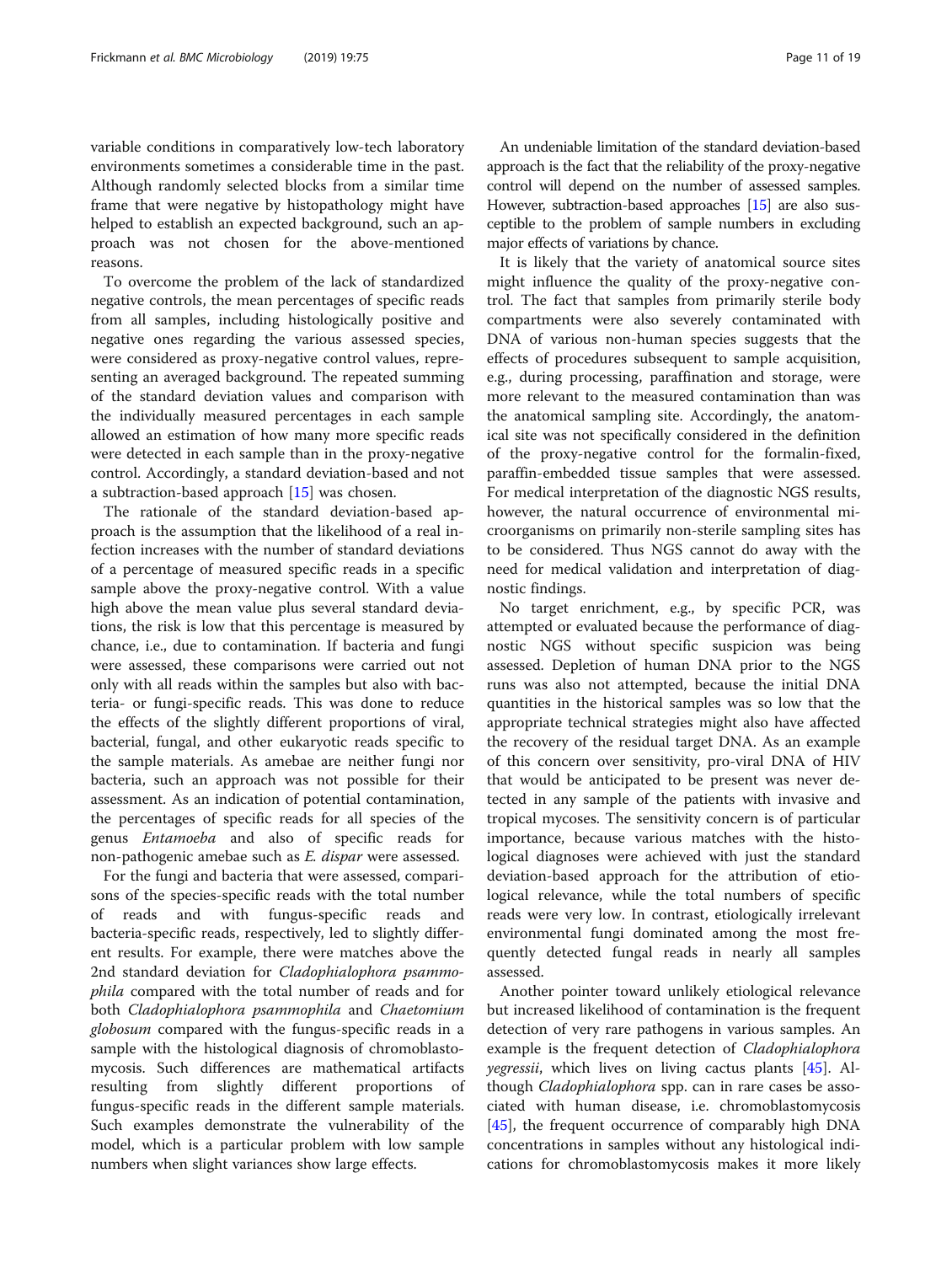that there was contamination deriving from cactus plants in the diagnostic institute.

Further, interpretation can be difficult if increased quantities of sequences of a species are detected which has rarely or never been associated with clinical disease so far. Cryptococcus carnescens is such an example. C. carnescens is part of the Cryptococcus laurentii complex [[46\]](#page-17-0). In a recent review on non-neoformans cryptococcal infections, only 20 cases of infection with C. laurentii complex were reported [\[47](#page-17-0)] and those were without detailed differentiation within the complex. The etiological relevance of the C. carnescens sequences, which were identified by NGS in sample 5 of a patient with the histological diagnosis of histoplasmosis or cryptococcosis, is therefore uncertain.

Although potentially useful diagnostic information for 5 out of 17 samples from patients with invasive fungal infection (29.4%) and for 1 out of 6 samples from patients with invasive amebiasis (16.7%) represents only a modest result, this result must be interpreted in relation to the complexity of the sample materials. The sensitivity of the procedure is, undeniably, still unacceptably poor. In comparison, the molecular gold standard method of pan-fungal PCRs with subsequent Sanger sequencing allowed conclusive detection of pathogens in only 2 out of 17 fungal samples (11.8%) and even that only in 3 out of 10 PCR reactions for those 2 samples [[13\]](#page-16-0). In contrast, NGS analysis not only allowed confirmation of the pan-fungal PCR detections of Histoplasma capsulatum and Madurella mycetomatis but also gave hints of infections due to Rhizopus spp., Cryptococcus spp., and Fusarium spp. Particularly for assignments at genus and species levels, histology showed limited value for the diagnosis of invasive fungal infections [[36,](#page-17-0) [42\]](#page-17-0), as in the study described here. For the detection of Entamoeba histolytica in intestinal biopsies, however, specific PCR proved to be superior to NGS analysis.

Accordingly, NGS analysis can help to improve the molecular discrimination of fungal pathogens in formalin-fixed, paraffin-embedded tissues in comparison with contamination-sensitive pan-fungal PCR with subsequent Sanger sequencing. However, the sensitivity appears inferior to that of specific PCR approaches, as the experiments with the ameba-containing samples suggest. For the invasive fungi, however, quality-controlled specific PCRs were available only for histoplasmosis and mucormycosis in the laboratories of the study participants. Specific analysis for all fungal pathogens could therefore not be performed—an admitted limitation of the study.

Focusing on samples for which results of specific PCR and Sanger sequencing were available, it is interesting that PCR with subsequent Sanger sequencing suggested Lichtheimia/Absidia corymbifera while NGS gave strong hints for Rhizopus oryzae in sample 4 of a patient with mucormycosis. Preferential amplification of Lichtheimia/ Absidia corymbifera DNA by the PCR primers is a likely explanation, while the more abundant Rhizopus oryzae-specfic DNA was identified by NGS. Preferential primer binding affinities of multispecies primers to certain microorganisms is a well-known problem affecting amplification-based diagnostic approaches [[48\]](#page-17-0).

With focus on the hypothesis of the study, it could be shown that hypothesis-free genomic detection of rare invasive infections by NGS in poly-microbially contaminated, formalin-fixed, paraffin-embedded tissue samples is feasible and can provide hints on likely causative agents. Considering the cost of the technique, the demanding technical and bioinformatic procedures, and the uncertainties regarding the interpretation of the results, the technique at present is still subordinate in the diagnostic workflow and should be only considered if other, less demanding procedures do not lead to conclusive results.

It should be noted that assignment of potential etiological relevance based on a percentage of specific NGS reads is far from being standardized and requires further evaluation. Among other factors, the choice of the number of negative control samples in the calculation of the average of the percentage values of reads will necessarily have an impact on the size of the standard deviation and thus on the potential attribution of etiologic relevance in contaminated sample materials. So, standardization prior to diagnostic use is obligatory. From this perspective, the results presented here can only be considered as hypothesis-forming. Further studies are needed to define standards for medical interpretation of NGS-based pathogen identification directly from sample material. This applies even more strongly for contamination-prone sample materials such as formalin-fixed, paraffin-embedded tissue samples.

For such contamination-prone sample materials, there is considerable risk of false-positive spurious results, e.g., in case of contamination events that are restricted to the processing of individual samples. Such events cannot be controlled by the proxy-negative control-based standard deviation approach. Accordingly, the procedure we have introduced can only lead to hypothesis-forming results that will induce the clinician in charge to consider as differential diagnoses clinically matching infectious diseases that had not been considered prior to the non-specific NGS assessment. Without consideration of the clinical findings, the NGS results from such materials are not interpretable. If these limitations are accepted, however, NGS can help to suggest infectious agents as potentially etiologically relevant that were not considered during the initial clinical assessment of a patient. With this aim,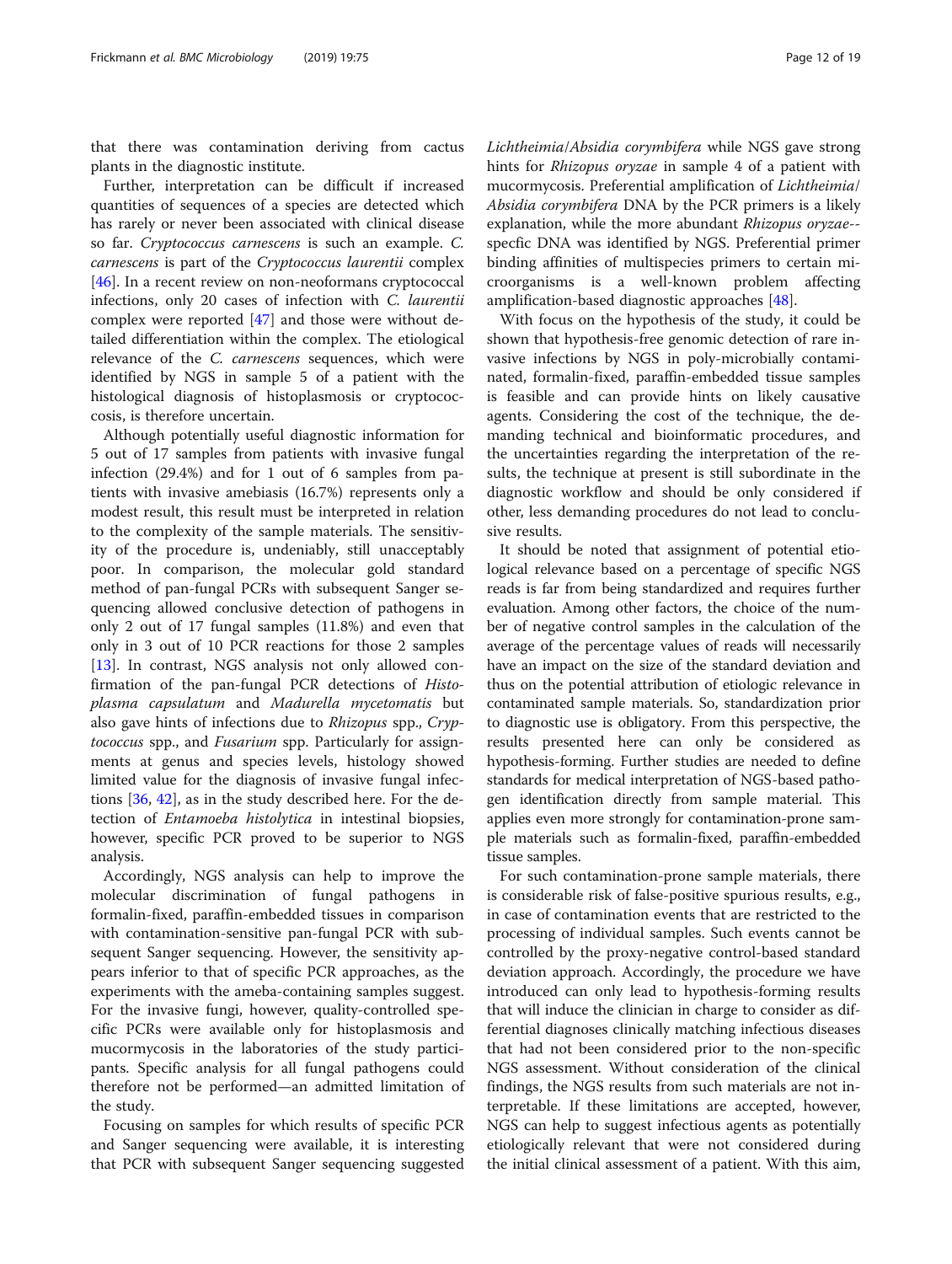# Conclusions

patients.

In conclusion, molecular diagnostic approaches from complex and potentially contaminated sample materials such as formalin-fixed, paraffin-embedded tissues remain a challenge. Similarly to previous studies [[14\]](#page-16-0), potentially etiologically relevant species that could not be detected by traditional molecular analysis were identified by NGS. The findings suggest the suitability of the use of NGS-based diagnostics on materials taken under sterile precautions from primary sterile compartments of the body even without a specific etiologic suspicion.

A major disadvantage of pathogen-nonspecific NGS analysis remains the low sensitivity in comparison with specific PCR, which was confirmed by the example of the ameba samples and which was also observed by other authors [\[49\]](#page-17-0). Another disadvantage, as addressed in this study, is the high susceptibility to contamination that is frequently observed in formalin-fixed, paraffin-embedded samples. It must further be considered that the procedure described is both expensive and time-consuming. The cost of the reagents employed for this proof-of-principle assessment was about 50,000 euros, apart from payment for the scientists and technical assistants. The diagnostic approaches including the nucleic acid processing, the NGS runs, the programming and application of the required bioinformatics, and the interpretation of the data occupied several weeks. Both the costs and the long time-to-result will impede the use of the procedure for routine-diagnostic purposes in the near future.

Following this "proof-of-principle" study, validations with larger numbers of samples should be performed to define reliable standards for the discrimination of the detection of etiologically relevant pathogens from the detection of nucleic acid contamination, in particular from difficult sample materials.

# Methods

## Sample materials

The materials assessed comprised residual extracted nucleic acids from two previous studies [[7,](#page-16-0) [13](#page-16-0)], that is, from 17 FFPE tissue samples with histological evidence of invasive mycosis by tropical or rare fungi and 34 samples from patients with invasive amebiasis. Information on the applied nucleic acid extraction procedures is summarized in Table [8](#page-13-0).

As detailed below, only 6 out of 34 amebic samples of the original collection [\[7](#page-16-0)] could be included into the NGS assessment on the grounds of sufficient quality and quantity of the DNA. The histopathological diagnoses of

the patients with invasive mycoses were chromoblastomycosis ( $n = 3$ ), coccidioidomycosis ( $n = 2$ ), histoplasmosis (*n* = 4), histoplasmosis or cryptococcosis with histologically difficult discriminability  $(n = 1)$ , mucormycosis  $(n = 2)$ , mycetoma ( $n = 3$ ), and rhinosporidiosis ( $n = 2$ ) as detailed elsewhere [\[13](#page-16-0)] (Table [9](#page-14-0)).

Cultural and serological diagnostic results were not available. Further, there were no data on previous molecular diagnostic assessment from the time of sample acquisition or on microscopical assessments from other sample materials, e.g., for ova or parasites from stool samples.

The sample collection included biopsies of the intestinal mucosa ( $n = 6$ ), lymph node tissues ( $n = 2$ ), skin biopsies ( $n = 6$ ), bioptic material from a nasal polyp ( $n =$ 1), cells from vaginal discharge  $(n = 1)$ , lung tissue  $(n = 1)$ 2), bone, muscle, and connective tissue from the spinous process of the third thoracic vertebra  $(n = 1)$ , tissue of a tricuspid valve  $(n = 1)$ , a lower lip biopsy  $(n = 1)$ , an ethmoid sinus biopsy  $(n = 1)$ , and bioptic material from a wound on a foot  $(n = 1)$ . The sample age at the time of nucleic acid extraction varied between 1 and 31 years with a mean of 11.5 years  $(\pm 6.1)$  in a left-shifted distribution for the fungal samples and with a mean of 25.8 years (± 4.3) in a right-shifted distribution for the ameba-containing samples. All samples had been stored in the Department of Pathology of the Bernhard Nocht Institute for Tropical Medicine in Hamburg, Germany.

Nucleic acid extraction procedures have been described elsewhere [\[7](#page-16-0), [13](#page-16-0)]. Photometric nucleic acid quantification was done as described [\[13\]](#page-16-0) with a Pico 100 Picodrop Microliter Spectrophotometer (Picodrop Ltd., Hinxton, UK) and indicated DNA concentrations of 123.6 ( $\pm$ 166.5) ng/ $\mu$ l for the fungal samples and 25.1  $(\pm 30.2)$  ng/µl for the amebic samples.

In addition to microscopic assessment [\[7](#page-16-0), [13](#page-16-0)], all amebic samples had been assessed by E. histolytica-specific PCR [[7](#page-16-0)], while the fungal samples had been characterized by five different pan-fungal PCRs with subsequent Sanger sequencing as well as Histoplasma spp.-specific and Mucorales-specific PCR, the latter also with Sanger sequencing  $[13]$  $[13]$  (Table [10\)](#page-15-0). If sequences of environmental fungi in contradiction to the histological diagnosis were detected by pan-fungal PCR or if sequence overlays made the interpretation of Sanger sequencing results of pan-fungal PCR products impossible, contamination of the samples with environmental fungi was assumed. Table [10](#page-15-0) lists all used primers and probes including the inhibition control PCR and the sample quality control PCR. Relevant sample inhibition was not shown for the samples, as detailed elsewhere [\[7](#page-16-0), [13\]](#page-16-0). Negative controls also assessing the nucleic acid extraction procedure and the master mixes using PCR-grade water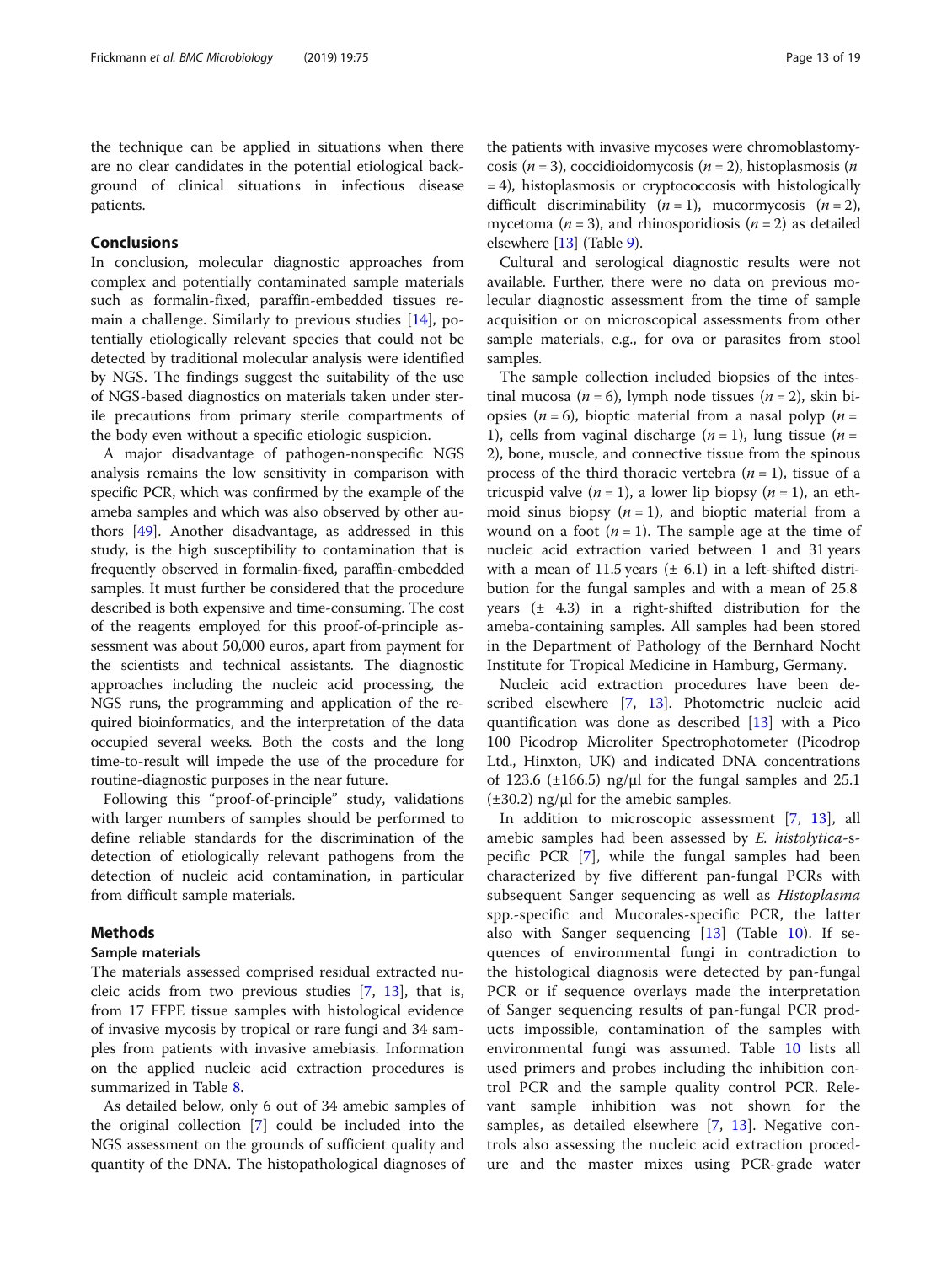<span id="page-13-0"></span>**Table 8** Nucleic Acid Extraction Procedures As Described Elsewhere [[7](#page-16-0), [13\]](#page-16-0)

Common procedures for formalin-fixed, paraffin-embedded (FFPE) samples with histological diagnosis of invasive amebiasis and mycosis

• Exposure of 25  $\mu$ m thick sections in 1.5 ml tubes for 2  $\times$  10 min to 1200 μl xylene and for  $3 \times 10$  min to 1200 μl 100% ethanol under gentle constant agitation for deparaffination

• Discarding of the supernatant following each 10-min step after centrifugation for 10 min at 13,000 g

• Air-drying of the samples

Specific procedures as applied for the samples with invasive mycosis

• DNA extraction using the DNA FFPE tissue kit (Qiagen, Hilden, Germany) according to the manufacturer's instruction as follows:

○ Proteinase K digestion at 56 °C overnight to get a clear suspension

○ Lysis of the fungal cell walls in the pellet with 400 units of Arthrobacter luteus lyticase L2524 (Sigma-Aldrich Corporation, St. Louis, MO, USA) (instead of lyticase L4276 [Sigma-Aldrich Corporation] which was no longer available) per sample for 45 min at 37 °C

Specific procedures as applied for the samples with invasive amebiasis

• Tissue digestion in 200 μl lysis buffer (0.5% Tween 20 [ICI, American Limited, Merck, Hohenbrunn, Germany], 2 mg/ml proteinase K [Roche, Mannheim, Germany], 3.5 mM  $MqCl<sub>2</sub>$ , 15 mM ammonium sulfate, and 60 mM Tris/HCl [pH 8.5]) for at least 1 h until a clear lysate was obtained at 56 °C under continuous shaking

• Boiling for 10 min to stop the digestion by denaturing the proteinase K

• DNA extraction using the QIAamp DNA Mini Kit (Qiagen) according to the manufacturer's instructions

were included in the PCR procedures. However, only the sample materials were assessed by NGS.

# NGS and bioinformatics

Nonspecific NGS sequencing of the DNA elements within the samples was performed by an experienced medical-laboratory assistant using a MiSeq system (Illumina, San Diego, CA, USA) as described by the manufacturer. No target enrichment or human DNA depletion was attempted. In summary, DNA libraries were prepared using TruSeq® Nano DNA Sample Preparation kits (Illumina) employing the low sample (LS) protocol. Briefly, 100 ng of each genomic DNA from the samples was fragmented by Adaptive Focused Acoustics™ Technology (Covaris, Inc., Woburn, MA, USA) using a Covaris M220 with settings for fragment sizes in the 350 bp range (duty factor 20%, peak incident power 50 W, cycle per burst 200, duration 65 s, temperature 65 °C). Fragmented chromosomal DNA was cleaned up with bead technology. End repair was performed according to the TruSeq protocols. Further clean-up and size selection was done with bead technology. 3′-Ends were adenylated, Illumina adapters were ligated and DNA fragments were enriched. An Agilent DNA 7500 kit (Agilent Technologies, Inc., Santa Clara, CA, USA) was

used as a quality check and for the confirmation of the intended fragment size after the application of the Covaris M220 fragmentation protocol and after Illumina adapter ligation. Visualization of a clearly defined peak in the expected size range was considered as proof of successful DNA fragmentation and adapter ligation. If no peak was visible after applying the fragmentation protocol, the sample was not further analyzed for downstream processing. Only samples with clearly visible peaks in the expected size range, both after fragmentation and after adapter ligation, were further analyzed by sequencing. No concentration determination by integrating the area under the peak was performed, because this was considered as not reliable and sensitive enough for sequencing. Actual library DNA concentration measurements were performed using Qubit dsDNA BR assay kits (Thermo Fisher Scientific, Waltham, MA, USA) prior to loading the sequencing cells.

All 17 fungal samples were included in the further analysis while only 6 amebiasis samples showed visible DNA peaks and could thus be included. The remaining 28 amebiasis samples with visible DNA peaks lacking in the Agilent system were discarded. Each individual library was adjusted to a 4 nmol/L stock solution and of these 6 pmol was used for each individual sequence run. Sequencing was performed using Reagent Kit MiSeq<sup>®</sup> v3 (600 cycle) runs (Illumina), with a complete v3 run used per sample. Between 3 million and 23 million read pairs were sequenced per sample. Considering an average trimmed read length of 250 bp (base pairs) and an assumed target genome of 30 Mb (mega bases), this would result in theoretical coverages in the range of 45 to 384-fold.

The bioinformatic processing of the resulting files was performed at the Max Planck Institute for Heart and Lung Research in Bad Nauheim, Germany. Paired-end reads were trimmed for adapter sequences using Cuta-dapt 1.41 [[50\]](#page-17-0). All Truseq adapters were removed using default parameters. The resulting reads were further trimmed and filtered for quality using Trimmomatic 0.33 (LEADING:3, TRAILING:3, SLIDINGWIN-DOW:5:20, MINLEN:30) [[51\]](#page-17-0). Start and end of reads were always trimmed by a fixed number of 3 nucleotides to remove pervasive low-quality data. Furthermore, reads were trimmed after a drop in average quality below Q20 in a window of 5 nucleotides. Only if both mates of a read-pair still contained more than 30 nucleotides after this, the pair was cleared for further analyses. Kraken version 0.10.6 was employed to classify metagenomic reads based on matching 31-kmers with a confidence threshold of  $0.1$  [[52](#page-17-0)]. The reference database consisted of genomes (\*.genomic.fna.gz) of all bacteria, viruses, fungi, and protozoa, as well as Homo sapiens available from the RefSeq database on September 14,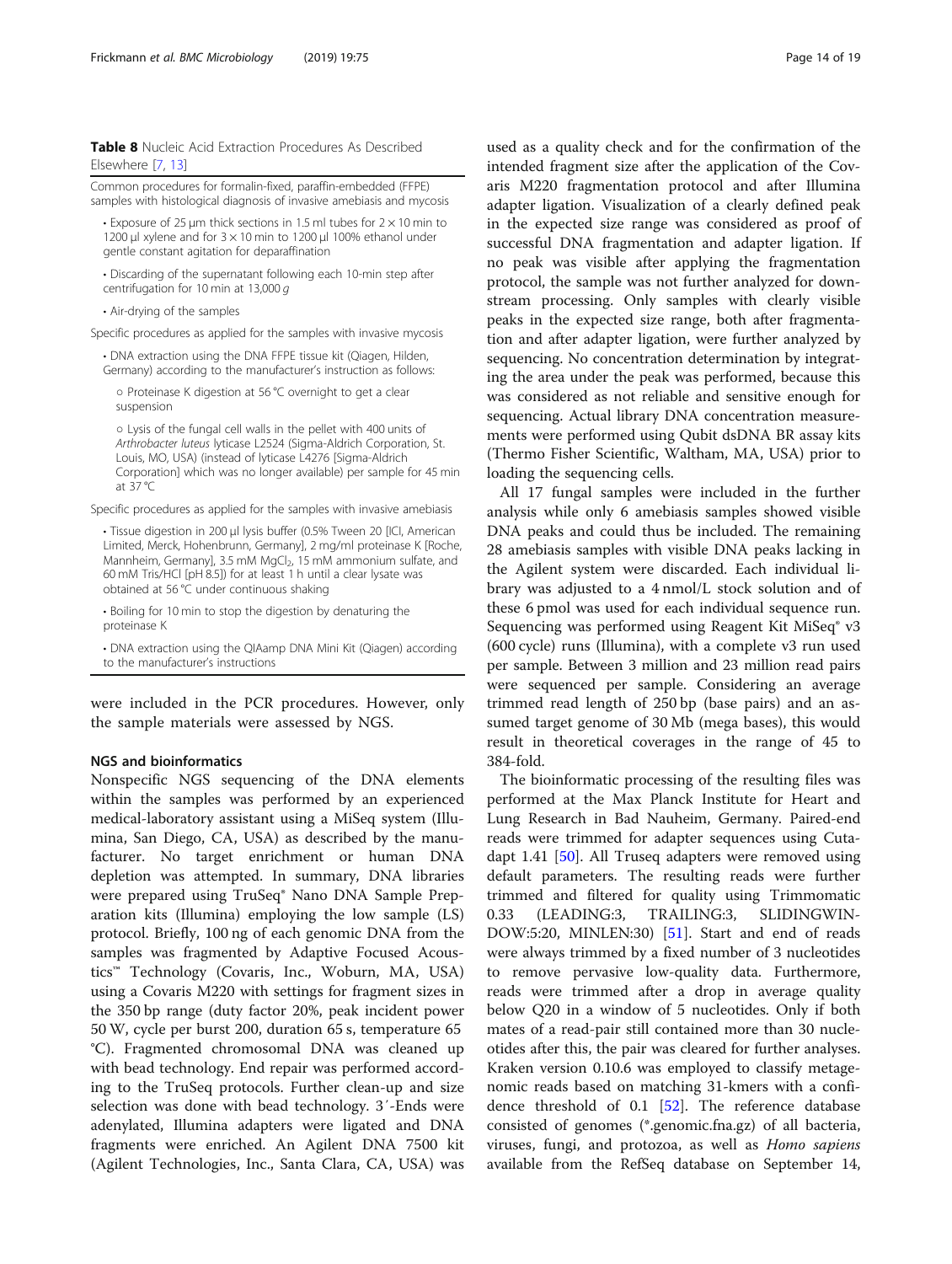<span id="page-14-0"></span>

| Table 9 Histological Characterization of Neighboring Sections of the Materials That Were Used for NGS Assessment. Samples of          |
|---------------------------------------------------------------------------------------------------------------------------------------|
| Cases with Invasive Mycosis Had Been Assessed by HE, Giemsa, PAS, and Grocott Staining [13], Samples of Cases with Invasive           |
| Amebiasis by PAS Staining [7]. Especially in the Case of Filamentous Fungi, No Quantification Had Been Attempted, Because Elements of |
| a Multiply-cut Filament Were Indistinguishable from Single Cuts of Multiple Filaments                                                 |

| Sample         | Histological diagnosis           | Microscopic confirmation of pathogens in neighboring sections of the materials for NGS assessment |
|----------------|----------------------------------|---------------------------------------------------------------------------------------------------|
|                | Chromoblastomycosis              | Microorganisms seen, no quantification performed                                                  |
| $\overline{2}$ | Mucormycosis                     | Microorganisms seen, no quantification performed                                                  |
| 3              | Histoplasmosis                   | Microorganisms seen, < 10 pathogens per unit area (160 $\mu$ m $\times$ 210 $\mu$ m)              |
| $\overline{4}$ | Mucormycosis                     | Microorganisms seen, no quantification performed                                                  |
| 5              | Histoplasmosis or cryptococcosis | Microorganisms seen, < 10 pathogens per unit area (160 $\mu$ m $\times$ 210 $\mu$ m)              |
| 6              | Chromoblastomycosis              | Microorganisms seen, no quantification performed                                                  |
| 7              | Rhinosporidiosis                 | Microorganisms seen, no quantification performed                                                  |
| 8              | Mycetoma                         | Microorganisms seen, no quantification performed                                                  |
| 9              | Rhinosporidiosis                 | Microorganisms seen, no quantification performed                                                  |
| 10             | Mycetoma                         | Microorganisms seen, no quantification performed                                                  |
| 11             | Histoplasmosis                   | Microorganisms seen, < 10 pathogens per unit area (160 $\mu$ m $\times$ 210 $\mu$ m)              |
| 12             | Histoplasmosis                   | Microorganisms seen, < 10 pathogens per unit area (160 $\mu$ m $\times$ 210 $\mu$ m)              |
| 13             | Chromoblastomycosis              | Microorganisms seen, no quantification performed                                                  |
| 14             | Histoplasmosis                   | Microorganisms seen, < 10 pathogens per unit area (160 $\mu$ m $\times$ 210 $\mu$ m)              |
| 15             | Coccidioidomycosis               | Microorganisms seen, no quantification performed                                                  |
| 16             | Coccidioidomycosis               | Microorganisms seen, no quantification performed                                                  |
| 17             | Mycetoma                         | Microorganisms seen, no quantification performed                                                  |
| 18             | Invasive amebiasis               | Microorganisms seen, $>$ 5 pathogens per unit area (160 µm $\times$ 210 µm)                       |
| 19             | Invasive amebiasis               | Negative microscopy in neighboring sections                                                       |
| 20             | Invasive amebiasis               | Microorganisms seen, $>$ 5 pathogens per unit area (160 µm $\times$ 210 µm)                       |
| 21             | Invasive amebiasis               | Microorganisms seen, < 0.5 pathogens per unit area (160 $\mu$ m $\times$ 210 $\mu$ m)             |
| 22             | Invasive amebiasis               | Negative microscopy in neighboring sections                                                       |
| 23             | Invasive amebiasis               | Uncertain microscopic result in neighboring sections                                              |

2015 [\(ftp://ftp.ncbi.nlm.nih.gov/refseq/release/](ftp://ftp.ncbi.nlm.nih.gov/refseq/release/)). The classification was visualized using Krona 2.6 [\[53\]](#page-17-0).

The analyzed sequence data sets were stored in the database Sequence Read Archive (Sequence Read Archive (SRA) study accession SRP091494). In addition, the data sets can be provided by Bernd Kreikemeyer on request.

# Evaluation

The NGS results were visualized by means of the Krona software [[53](#page-17-0)] and initially analyzed according to the following criteria: total number of reads (single sequence fragments); number and percentage of nonassignable reads in comparison with the NCBI RefSeq database; and finally the percentages of human, protozoan, bacterial, archaean, viral and fungal sequences. Among the fungal sequence reads, the three most frequent fungal species were identified in each sample material.

All samples were also searched for specific sequences that could be assigned by the software Kraken to pathogens that were potentially relevant as causal agents for

the 23 study materials and their histologically diagnosed pathologies. In this assessment, disease patterns that are defined by their pathogens, such as E. histolytica-associated amebiasis, histoplasmosis (caused by Histoplasma capsulatum), cryptococcosis (caused by Cryptococcus spp.), and coccidioidomycosis (caused by Coccidioides spp.) were relatively easy to assign. Some of the invasive mycoses studied can be caused by a wide variety of potential pathogens. Because a possible etiologic relevance of *E* dispar in invasive amebiasis has been discussed repeatedly [[54](#page-17-0)–[57](#page-17-0)], this species was also included in the evaluation.

Potential relevant pathogens for poly-causal infectious diseases [\[58](#page-17-0)–[61\]](#page-18-0) are summarized in Table [11](#page-15-0).

The percentage of pathogen-specific sequence fragments (paired reads) in relation to all reads in the sample was calculated and, if applicable, also in relation to the fungus/bacteria-associated reads. To define the frequency of such verified reads with diagnostic significance as opposed to DNA contamination, i.e. influx from the environment, during sample preparation,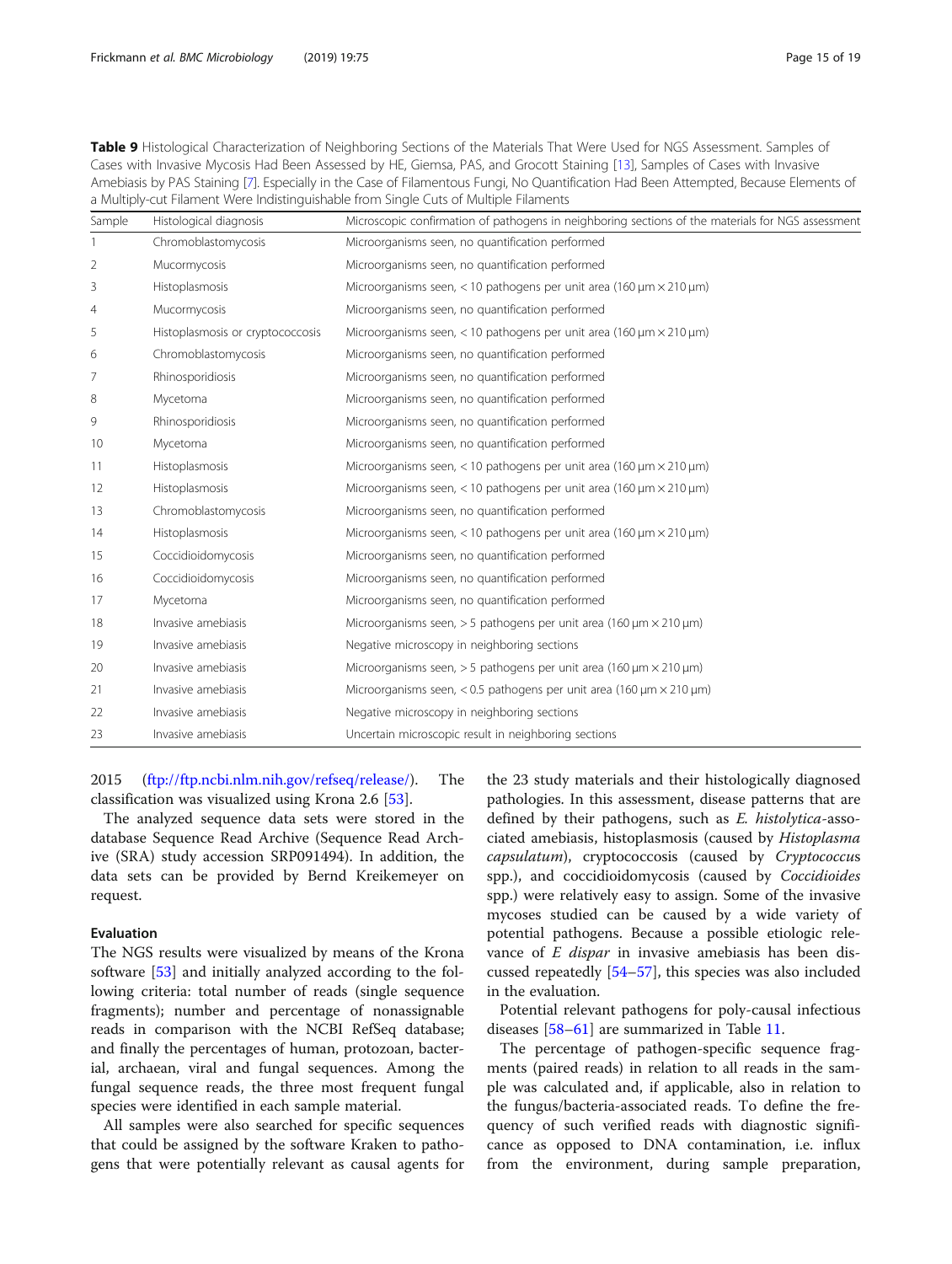| Pan-fungal PCR 1 (variable 18S rRNA gene region)                 |                                                                     |
|------------------------------------------------------------------|---------------------------------------------------------------------|
| Forward primer RTP_1                                             | 5'-ATT-GGA-GGG-CAA-GTC-TGG-TG-3'                                    |
| Reverse primer RTP_2                                             | 5'-CCG-ATC-CCT-AGT-CGG-CAT-AG-3'                                    |
| Probe 1 RTP_p1                                                   | 5'-3FL-TTC-AAC-TAC-gAg-CTT-TTT-<br>$AAC-Tq-3'$                      |
| Probe 2 RTP_p2                                                   | 5'-LC-Red640-AAC-AAC-TTT-AAT-ATA-<br>CgC-TAT-Tgg A-3'               |
|                                                                  | Pan-fungal PCR 2 (variable ITS-2 region of the fungal rRNA operon)  |
| Forward primer 5.8S                                              | 5'-GTG-AAT-CAT-CGA-RTC-TTT-GAA-C-<br>٦'                             |
| Reverse primer 28S1-rev                                          | 5'-TAT-GCT-TAA-GTT-CAG-CGG-GTA-3'                                   |
| Pan-fungal PCR 3 (variable 28S rRNA gene region)                 |                                                                     |
| Forward primer 28S-10                                            | 5'-GAC-ATG-GGT-TAG-TCG-ATC-CTA-3'                                   |
| Reverse primer 28S-12-rev                                        | 5'-CCT-TAT-CTA-CAT-TRT-TCT-ATC-<br>$AAC-3'$                         |
|                                                                  | Pan-fungal PCR 4 (variable ITS-2 region of the fungal rRNA operon)  |
| Forward primer ITS-3                                             | 5'-GCA-TCG-ATG-AAG-AAC-GCA-GC-3'                                    |
| Reverse primer ITS-4                                             | 5'-TCC-TCC-GCT-TAT-TGA-TAT-GC-3'                                    |
|                                                                  | Pan fungal PCR 5 (variable ITS-1 region of the fungal rRNA operon)  |
| Forward primer ITS-1                                             | 5'-TCC-GTA-GGT-GAA-CCT-GCG-G-3'                                     |
| Reverse primer ITS-2                                             | 5'-GCT-GCG-TTC-TTC-ATC-GAT-GC-3'                                    |
| kDa-like protein)                                                | Histoplasma capsulatum PCR (gene encoding the unique fungal 100-    |
| Forward primer 1 Hc I                                            | 5'-GCG-TTC-CGA-GCC-TTC-CAC-CTC-<br>$AAC-3'$                         |
| Forward primer 2 Hc III                                          | 5'-GAG-ATC-TAG-TCG-CGG-CCA-GGT-<br>$TCA-3'$                         |
| Reverse primer 1 Hc IV                                           | 5'-AGG-AGA-GAA-CTG-TAT-CGG-TGG-<br>$CTT-G-3'$                       |
| Reverse primer 3 Hc II                                           | 5'-ATG-TCC-CAT-CGG-GCG-CCG-TGT-<br>AGT-3'                           |
| Mucorales PCR (18S rRNA gene)                                    |                                                                     |
| Forward primer ZM1                                               | 5'-ATT-ACC-ATG-AGC-AAA-TCA-GA-3'                                    |
| Reverse primer 1 ZM3                                             | 5'-CAA-TCC-AAG-AAT-TTC-ACC-TCT-<br>AG-3'                            |
| Reverse primer 2 ZM2                                             | 5'-TCC-GTC-AAT-TCC-TTT-AAG-TTT-C-<br>3′                             |
| of the ribosomal RNA gene located on an episomal plasmid)        | Duplex PCR for Entamoeba histolytica and Entamoeba dispar (fragment |
| Forward primer Ehd-239F                                          | 5'-ATT-GTC-GTG-GCA-TCC-TAA-CTC-A-<br>3'                             |
| Reverse primer Ehd-88R                                           | 5'-GCG-GAC-GGC-TCA-TTA-TAA-CA-3'                                    |
| Probe 1 histolytica-96 T (spe-<br>cific for E. histolytica)      | 5'-JOE-TCA-TTG-AAT-GAA-TTG-GCC-<br>$ATT-T-BHQ1-3'$                  |
| Probe 2 dispar-96 T (specific<br>for E. dispar)                  | 5'-Cy5-TTA-CTT-ACA-TAA-ATT-GGC-<br>CAC-TTT-G-BHQ2-3'                |
| Inhibition control PCR (Phocid herpesvirus 1 (PhHV-1) 1 gB gene) |                                                                     |
| Forward primer PhHV-267 s                                        | 5'-GGG-CGA-ATC-ACA-GAT-TGA-ATC-<br>31                               |
| Reverse primer PhHV-337as                                        | 5'-GCG-GTT-CCA-AAC-GTA-CCA-A-3'                                     |

<span id="page-15-0"></span>

| Table 10 PCR Oligonucleotides Used for the Molecular |  |
|------------------------------------------------------|--|
| Characterization of the Samples [7, 13, 62, 63]      |  |

Table 10 PCR Oligonucleotides Used for the Molecular Characterization of the Samples [[7,](#page-16-0) [13,](#page-16-0) [62,](#page-16-0) [63\]](#page-16-0) (Continued)

| Probe PhHV-305tg                                    | 5'-Cy55-TTT-TTA-TGT-GTC-CGC-CAC-<br>CAT-CTG-GAT-C-BBQ-3' |
|-----------------------------------------------------|----------------------------------------------------------|
| Sample quality assessment PCR (human 18S rRNA gene) |                                                          |
| Forward primer 18S-f                                | 5'-CTC-TTA-GCT-GAG-TGT-CCC-GC-3'                         |
| Reverse primer 18S-r                                | 5'-CTT-AAT-CAT-GGC-CTC-AGT-TCC-<br>$GA-3'$               |
| Probe 18S-p                                         | 5'-FAM-CCG-AGC-CGC-CTG-GAT-ACC-<br>GCA-GCT-A-TAMRA-3'    |

averages of the percentages of the pathogen-specific reads were calculated including all samples. Then, it was established for which individual samples the detected percentages of pathogen-specific reads exceeded the 1st, 2nd, 3rd, and 4th standard deviations above the mean of all examined histologically positive and negative samples (in terms of potential cut-off values). In this context, "negative samples" mean samples with histological results that do not match the respective NGS-based identified pathogen. For these samples with larger than average proportions of specific pathogen sequences, NGS-based diagnosis was compared with histological diagnosis to examine the diagnostic reliability of such standard deviation–based thresholds.

# Ethics

Ethical approval for this retrospective study using residual materials was granted by the Ethics Committee of

Table 11 Genera with Potential Etiological Relevance for Chromoblastomycosis, Mucormycosis, Mycetoma, or Rhinosporidiosis-like Disease

Chromoblastomycosis-associated pathogens:

Achaetomium spp., Alternaria spp., Aureobasidium spp., Bipolaris spp., Botryosphaeria spp., Capronia spp., Chaetomium spp., Cladophialophora spp., Cladosporium spp., Cochliobolus spp., Curvularia spp., Cyphellophora spp., Davidiella spp., Discosphaerina spp., Exophiala spp., Exserohilum spp., Fonsecaea spp., Graphium spp., Hormonema spp., Hortaea spp., Lasiodiplodia spp., Lewia spp., Nattrassia spp., Ochroconis spp., Phaeacremonium spp., Phialemonium spp., Pleurostomophora spp., Phialophora spp., Pseudallescheria spp., Ramichloridium spp., Rhinocladiella spp., Sarcinomyces spp., Scedosporium spp., Scytalidium spp., Setosphaeria spp., Sporothrix spp., and Sydowia spp. [\[58\]](#page-17-0)

Mucormycosis-associated pathogens:

Absidia spp., Apophysomyces spp., Cokeromyces spp., Cunninghamella spp., Mortierella spp., Mucor spp., Rhizomucor spp., Rhizopus spp., Saksenaea spp., and Syncephalastrum spp. [\[59](#page-17-0)]

Mycetoma-associated pathogens:

Acremonium spp., Aspergillus spp., Fusarium spp., Leptosphaeria spp., Madurella spp., Pseudallescheria spp., and Scedosporium spp. The bacteria-associated actinomycetoma can be caused by species of the genera Actinomadura spp., Nocardia spp., and Streptomyces spp. [\[60\]](#page-18-0)

Rhinosporidiosis-like disease-associated pathogens:

Lacazia spp., Pythium spp., and Rhinosporidium spp. [\[61](#page-18-0)]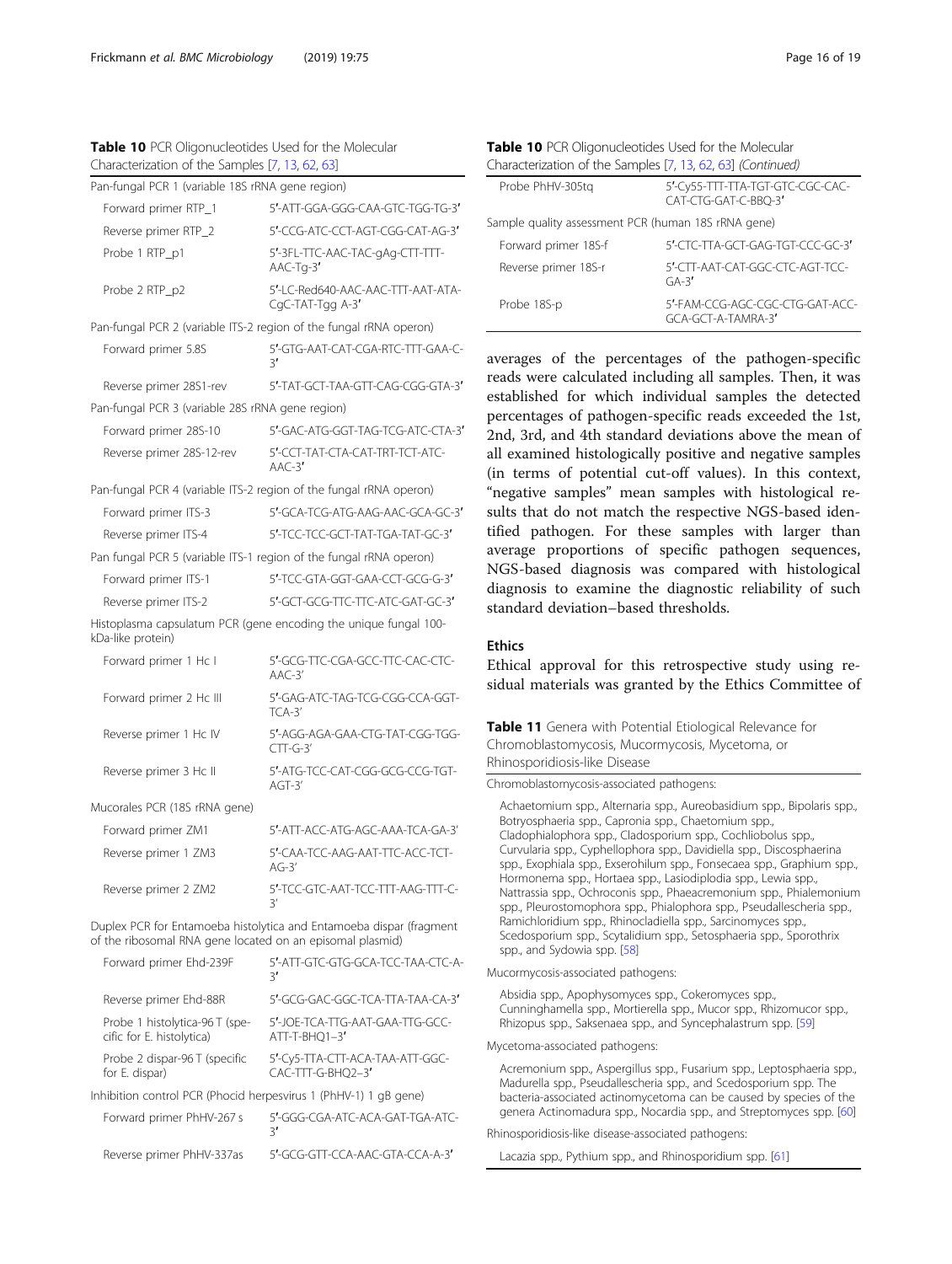<span id="page-16-0"></span>the Medical Association of Hamburg (document number WF-028/13) in line with national and ICH-GCP guidelines. Consent for the anonymous use of the materials was not demanded by the ethics committee. In detail, because the anonymized samples cannot be assigned to a human being, the project did not constitute a research project on humans according to the definitions of § 9 (2) of the Hamburg Medical Association Act for health professions and was also not restricted by § 15 (1) of the Professional Regulations for physicians in Hamburg, Germany.

#### Acknowledgments

Annett Michel and Simone Priesnitz are gratefully acknowledged for excellent technical assistance.

#### Funding

The next generation sequencing (NGS) analyses were funded by grant 12 K2- S-451315 "Optimizing of microbiological diagnostic pre-analytics for tropical conditions" of the German Ministry of Defense (MoD) awarded to Hagen Frickmann and Ralf Matthias Hagen. The purchase of the Illumina MiSeq system was kindly supported by the EU-EFRE (European Funds for Regional Development) program and funds from the University Medicine Rostock awarded to Bernd Kreikemeyer. The funding body did not have any role in the design of the study, in the collection, analysis, and interpretation of data, or in writing the manuscript.

#### Availability of data and materials

The datasets generated and/or analyzed during the current study are available in the database Sequence Read Archive (Sequence Read Archive (SRA) study accession SRP091494). In addition, the data sets can be provided by Bernd Kreikemeyer on request.

#### Authors' contributions

HF, RMH and BK were in charge of conception and design of the study. AP, JN and BK were responsible for the acquisition of the data. HF, CK and ML performed analysis and interpretation of the data. All authors were jointly involved in drafting the manuscript and revising it critically for important intellectual content, gave final approval of the version to be published, participated relevantly in the work to take public responsibility for appropriate portions of the content, and agreed to be accountable for all aspects of the work in ensuring that questions related to the accuracy or integrity of any part of the work are appropriately investigated and resolved.

#### Ethics approval and consent to participate

Ethical approval for this retrospective study using residual materials was granted by the Ethics Committee of the Medical Association of Hamburg (document number WF-028/13) in line with national and ICH-GCP guidelines. Consent for the anonymous use of the materials was not demanded by the ethics committee. In detail, because the anonymized samples cannot be assigned to a human being, the project did not constitute a research project on humans according to the definitions of § 9 (2) of the Hamburg Medical Association Act for health professions and was also not restricted by § 15 (1) of the Professional Regulations for physicians in Hamburg, Germany.

### Consent for publication

Not applicable.

#### Competing interests

The authors declare that they have no competing interests.

#### Publisher's Note

Springer Nature remains neutral with regard to jurisdictional claims in published maps and institutional affiliations.

#### Author details

<sup>1</sup>Department of Microbiology and Hospital Hygiene, Bundeswehr Hospital Hamburg, Bernhard-Nocht Str. 74, 20359 Hamburg, Germany. <sup>2</sup>Institute for Microbiology, Virology and Hygiene, University Medicine Rostock, Schillingallee 70, 18057 Rostock, Germany. <sup>3</sup>Department of Bioinformatics, Max-Planck Institute for Heart and Lung Research Bad Nauheim, Parkstraße 1, 61231 Bad Nauheim, Germany. <sup>4</sup> Department of Preventive Medicine, Bundeswehr Medical Academy, Neuherbergstraße 11, 80937 Munich, Germany. <sup>5</sup> Swiss Tropical and Public Health Institute, Socinstrasse 57, 4051 Basel, Switzerland. <sup>6</sup>Faculty of Medicine, University Basel, Socinstrasse 57, 4051 Basel, Switzerland.

## Received: 3 January 2018 Accepted: 28 March 2019 Published online: 08 April 2019

#### References

- 1. Mauch H. Einfluss von Lagerung und Transport auf das Überleben von Infektionserregern. Bedeutung für eine schnelle mikrobiologische Diagnostik, die Ökonomie und den Patienten. Mikrobiologe. 2008;18:200–4.
- 2. Hagen RM, Gauthier YP, Sprague LD, Vidal DR, Zysk G, Finke EJ, et al. Strategies for PCR based detection of Burkholderia pseudomallei DNA in paraffin wax embedded tissues. Mol Pathol. 2002;55:398–400.
- 3. Quach N, Goodman MF, Shibata D. In vitro mutation artifacts after formalin fixation and error prone translesion synthesis during PCR. BMC Clin Pathol. 2004;4:1–5.
- 4. Huijsmans CJJ, Damen J, Linden JC, Van Der Savelkoul PHM, Hermans MHA. Comparative analysis of four methods to extract DNA from paraffinembedded tissues: effect on downstream molecular applications. BMC Res Notes. 2010;3:239.
- 5. Lu K, Ye W, Zhou L, Collins LB, Chen X, Gold A, et al. Structural characterization of formaldehyde-induced cross-links between amino acids and desoxynucleotides and their oligomers. J Am Chem Soc. 2010;132: 3388–99.
- 6. Dietrich D, Uhl B, Sailer V, Holmes E, Jung M, Meller S, et al. Improved PCR performance using template DNA from formalin-fixed and paraffinembedded tissues by overcoming PCR inhibition. PLoS One. 2013;8:e77771.
- 7. Frickmann H, Tenner-Racz K, Eggert P, Schwarz NG, Poppert S, Tannich E, et al. Influence of parasite density and sample storage time on the reliability of Entamoeba histolytica-specific PCR from formalin-fixed and paraffinembedded tissues. Diagn Mol Pathol. 2013;22:236–44.
- 8. Oosterheert JJ, van Loon AM, Schuurman R, Hoepelman AI, Hak E, Thijsen S, et al. Impact of rapid detection of viral and atypical bacterial pathogens by real-time polymerase chain reaction for patients with lower respiratory tract infection. Clin Infect Dis. 2005;41:1438–44.
- 9. Karger BL, Guttman A. DNA sequencing by capillary electrophoresis. Electrophoresis. 2009;30:S196–202.
- 10. Reischl U, Drosten C, Geißdörfer W, Göbel U, Hoffmann KS, Mauch H, et al. In: Podbielski A, Herrmann M, Kniehl E, Mauch H, Rüssmann H, editors. MiQ 1. Mikrobiologisch-infektiologische Qualitätsstandards. Nukleinsäure-Amplifikationstechniken (NAT). 3rd ed. München & Jena: Urban & Fischer; 2011. p. 51–3.
- 11. Habib G, Lancellotti P, Antunes MJ, Bongiorni MG, Casalta JP, Del Zotti F, et al. 2015 ESC guidelines for the management of infective endocarditis: the task force for the Management of Infective Endocarditis of the European Society of Cardiology (ESC). Endorsed by: European Association for Cardio-Thoracic Surgery (EACTS), the European Association of Nuclear Medicine (EANM). Eur Heart J. 2015;36:3075–128.
- 12. Frickmann H, Dekker D, Schwarz NG, Hahn A, Boahen K, Sarpong N, et al. 16S rRNA gene sequence-based identification of bacteria in automatically incubated blood culture materials from tropical sub-Saharan Africa. PLoS One. 2015;10:e0135923.
- 13. Frickmann H, Loderstaedt U, Racz P, Tenner-Racz K, Eggert P, Haeupler A, et al. Detection of tropical fungi in formalin-fixed, paraffin-embedded tissue: still an indication for microscopy in times of sequence-based diagnosis? Biomed Res Int. 2015;2015:938721.
- 14. Bhatt AS, Freeman SS, Herrera AF, Pedamallu CS, Gevers D, Duke F, et al. Sequence-based discovery of Bradyrhizobium enterica in cord colitis syndrome. N Engl J Med. 2013;369:517–28.
- 15. Loman NJ, Constantinidou C, Christner M, Rohde H, Chan JZ, Quick J, et al. A culture-independent sequence-based metagenomics approach to the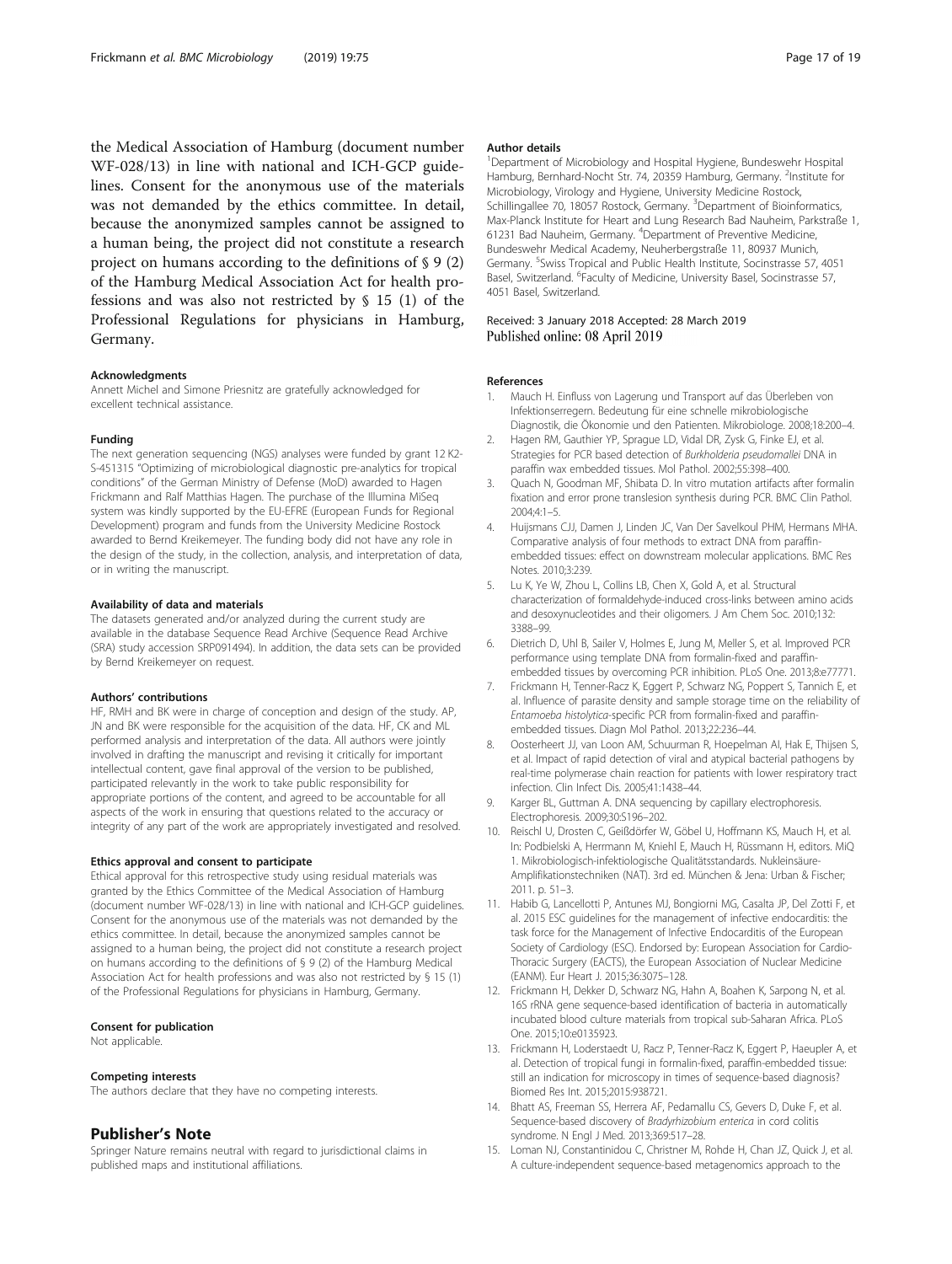<span id="page-17-0"></span>investigation of an outbreak of Shiga-toxigenic Escherichia coli O104:H4. JAMA. 2013;309:1502–10.

- 16. Fischer N, Rohde H, Indenbirken D, Günther T, Reumann K, Lütgehetmann M, et al. Rapid metagenomic diagnostics for suspected outbreak of severe pneumonia. Emerg Infect Dis. 2014;20:1072–5.
- 17. Carrick DM, Mehaffey MG, Sachs MC, Altekruse S, Camalier C, Chuaqui R. Robustness of next generation sequencing in older formalin-fixed, paraffin-embedded tissue. PLoS One. 2015;10:e0127353.
- 18. Ambulos NP Jr, Schumaker LM, Mathias TJ, White R, Troyer J, Wells D, et al. Next-generation sequencing-based HPV genotyping assay validated in formalin-fixed, paraffin-embedded oropharyngeal and cervical cancer specimens. J Biomol Tech. 2016;27:46–52.
- 19. Drmanac S, Kita D, Labat I, Hauser B, Schmidt C, Burczak JD, et al. Accurate sequencing by hybridization for DNA diagnostics and individual genomics. Nat Biotechnol. 1998;16:54–8.
- 20. Ronaghi M, Pettersson B, Uhlén M, Nyrén P. PCR-introduced loop structure as primer in DNA sequencing. Biotechniques. 1998;25:876–8 880–2, 884.
- 21. Margulies M, Egholm M, Altman WE, Attiya S, Bader JS, Bemben LA. Genome sequencing in microfabricated high-density picolitre reactors. Nature. 2005;437:376–80.
- 22. Shendure J, Porreca GJ, Reppas NB, Lin X, McCutcheon JP, Rosenbaum AM, et al. Accurate multiplex polony sequencing of an evolved bacterial genome. Science. 2005;309:1728–32.
- 23. Branton D, Deamer DW, Marziali A, Bayley H, Benner SA, Butler T, et al. The potential and challenges of nanopore sequencing. Nat Biotechnol. 2008;26: 1146–53.
- 24. Harris TD, Buzby PR, Babcock H, Beer E, Bowers J, Braslavsky I, et al. Single-molecule DNA sequencing of a viral genome. Science. 2008;320: 106–9.
- 25. Turcatti G, Romieu A, Fedurco M, Tairi AP. A new class of cleavable fluorescent nucleotides: synthesis and optimization as reversible terminators for DNA sequencing by synthesis. Nucleic Acids Res. 2008;36:e25.
- 26. Hasman H, Saputra D, Sicheritz-Ponten T, Lund O, Svendsen CA, Frimodt-Møller N, et al. Rapid whole-genome sequencing for detection and characterization of microorganisms directly from clinical samples. J Clin Microbiol. 2014;52:139–46.
- 27. Kommedal Ø, Wilhelmsen MT, Skrede S, Meisal R, Jakovljev A, Gaustad P, et al. Massive parallel sequencing provides new perspectives on bacterial brain abscesses. J Clin Microbiol. 2014;52:1990–7.
- 28. Wilson MR, Naccache SN, Samayoa E, Biagtan M, Bashir H, Yu G, et al. Actionable diagnosis of neuroleptospirosis by next-generation sequencing. N Engl J Med. 2014;370:2234–44.
- 29. Fischer N, Indenbirken D, Meyer T, Lütgehetmann M, Lellek H, Spohn M, et al. Evaluation of unbiased next-generation sequencing of RNA (RNA-seq) as a diagnostic method in influenza virus-positive respiratory samples. J Clin Microbiol. 2015;53:2238–50.
- 30. Loman NJ, Misra RV, Dallman TJ, Constantinidou C, Gharbia SE, Wain J, et al. Performance comparison of benchtop high-throughput sequencing platforms. Nat Biotechnol. 2012;30:434–9.
- 31. Sherry NL, Porter JL, Seemann T, Watkins A, Stinear TP, Howden BP. Outbreak investigation using high-throughput genome sequencing within a diagnostic microbiology laboratory. J Clin Microbiol. 2013;51:1396–401.
- 32. Varanat M, Maggi RG, Linder KE, Horton S, Breitschwerdt EB. Crosscontamination in the molecular detection of Bartonella from paraffinembedded tissues. Vet Pathol. 2009;46:940–4.
- 33. Mena M, Lloveras B, Tous S, Bogers J, Maffini F, Gangane N, et al. Development and validation of a protocol for optimizing the use of paraffin blocks in molecular epidemiological studies: the example from the HPV-AHEAD study. PLoS One. 2017;12:e0184520.
- 34. Einsele H, Hebart H, Roller G, Löffler J, Rothenhöfer I, Müller CA, et al. Detection and identification of fungal pathogens in blood by using molecular probes. J Clin Microbiol. 1997;35:1353–60.
- 35. White PL, Barton R, Guiver M, Linton CJ, Wilson S, Smith M, et al. A consensus on fungal polymerase chain reaction diagnosis? A United Kingdom-Ireland evaluation of polymerase chain reaction methods for detection of systemic fungal infections. J Mol Diagn. 2006;8:376–84.
- 36. Balajee SA, Sigler L, Brandt ME. DNA and the classical way: identification of medically important molds in the 21st century. Med Mycol. 2007;45:475–90.
- 37. Hata DJ, Buckwalter SP, Pritt BS, Roberts GD, Wengenack NL. Real-time PCR method for detection of zygomycetes. J Clin Microbiol. 2008;46:2353–8.
- 38. Khot PD, Ko DL, Hackman R, Fredricks DN. Development and optimization of quantitative PCR for the diagnosis of invasive aspergillosis with bronchoalveolar lavage fluid. BMC Infect Dis. 2008;8:73.
- 39. Hrncirova K, Lengerova M, Kocmanova I, Racil Z, Volfova P, Palousova D, et al. Rapid detection and identification of mucormycetes from culture and tissue samples by use of high-resolution melt analysis. J Clin Microbiol. 2010;48:3392–4.
- 40. Hammond SP, Bialek R, Milner DA, Petschnigg EM, Baden LR, Marty FM. Molecular methods to improve diagnosis and identification of mucormycosis. J Clin Microbiol. 2011;49:2151–3.
- 41. Fleischhacker M, Schulz S, Jöhrens K, von Lilienfeld-Toal M, Held T, Fietze E, et al. Diagnosis of chronic disseminated candidosis from liver biopsies by a novel PCR in patients with haematological malignancies. Clin Microbiol Infect. 2012;18:1010–6.
- 42. Sangoi AR, Rogers WM, Longacre TA, Montoya JG, Baron EJ, Banaei N. Challenges and pitfalls of morphological identification of fungal infections in histologic and cytologic specimens. A ten-year retrospective review at a single institution. Am J Clin Pathol. 2009;131:364–75.
- 43. Munoz-Cadavid C, Rudd S, Zaki SR, Patel M, Moser SA, Brandt ME, et al. Improving molecular detection of fungal DNA in formalin-fixed paraffinembedded tissues: comparison of five tissue DNA extraction methods using panfungal PCR. J Clin Microbiol. 2010;48:2147–53.
- 44. Obersteller S, Neubauer H, Hagen RM, Frickmann H. Comparison of five commercial nucleic acid extraction kits for the PCR-based detection of Burkholderia pseudomallei in formalin-fixed, paraffin-embedded tissues. Eu J Microbiol Immunol (Bd). 2016;6:244–52.
- 45. de Hoog GS, Nishikaku AS, Fernandez-Zeppenfeldt G, Padín-González C, Burger E, Badali H, et al. Molecular analysis and pathogenicity of the Cladophialophora carrionii complex, with the description of a novel species. Stud Mycol. 2007;58:219–34.
- 46. Takashima M, Sugita T, Shinoda T, Nakase T. Three new combinations from the Cryptococcus laurentii complex: Cryptococcus aureus, Cryptococcus carnescens and Cryptococcus peneaus. Int J Syst Evol Microbiol. 2003;53(Pt 4): 1187–94.
- 47. Khawcharoenporn T, Apisarnthanarak A, Mundy LM. Non-neoformans cryptococcal infections: a systematic review. Infection. 2007;35:51–8.
- 48. Junier P, Kim OS, Hadas O, Imhoff JF, Witzel KP. Evaluation of PCR primer selectivity and phylogenetic specificity by using amplification of 16S rRNA genes from betaproteobacterial ammonia-oxidizing bacteria in environmental samples. Appl Environ Microbiol. 2008;74:5231–6.
- 49. Köser CU, Fraser LJ, Ioannou A, Becq J, Ellington MJ, Holden MT, et al. Rapid single-colony whole-genome sequencing of bacterial pathogens. J Antimicrob Chemother. 2014;69:1275–81.
- 50. Martin M. Cutadapt removes adapter sequences from high-throughput sequencing reads. EMBnetjournal [Sl]. 2011;17:10–2.
- 51. Bolger AM, Lohse M, Usadel B. Trimmomatic: a flexible trimmer for Illumina sequence data. Bioinformatics. 2014;30:2114–20.
- 52. Wood DE, Salzberg SL. Kraken: ultrafast metagenomic sequence classification using exact alignments. Genome Biol. 2014;15:R46.
- 53. Ondov BD, Bergman NH, Phillippy AM. Interactive metagenomic visualization in a web browser. BMC Bioinf. 2011;12:385.
- 54. Shibayama M, Dolabella SS, Silva EF, Tsutsumi V. A Brazilian species of Entamoeba dispar (ADO) produces amoebic liver abscess in hamsters. Ann Hepatol. 2007;6:117–8.
- 55. Costa CA, De Brito KN, Gomes MA, Caliari MV. Histopathological and immunohistochemical study of the hepatic lesions experimentally induced by Entamoeba dispar. Eur J Histochem. 2010;54:e39.
- 56. Costa CA, Fonseca TH, Oliveira FM, Santos JF, Gomes MA, Caliari MV. Influence of inflammation on parasitism and area of experimental amoebic liver abscess: an immunohistochemical and morphometric study. Parasit Vectors. 2011;4:27.
- 57. Dolabella SS, Serrano-Luna J, Navarro-García F, Cerritos R, Ximénez C, Galván-Moroyoqui JM, et al. Amoebic liver abscess production by Entamoeba dispar. Ann Hepatol. 2012;11:107–17.
- 58. Sybren De Hoog G, Vitale RG. Bipolaris, Exophiala, Scedosporium, Sporothrix, and other dematiaceous fungi. In: Murray PR, Baron EJ, Jorgensen JH, Landry ML, Pfaller MA, editors. Manual of clinical microbiology. 9th ed. Washington, DC: ASM Press; 2007. p. 1899–900.
- 59. Richardson MD, Koukila-Kahkola P. Rhizopus, Rhizomucor, Absidia, and other agents of systemic and subcutaneous zygomycoses. In: Murray PR, Baron EJ,